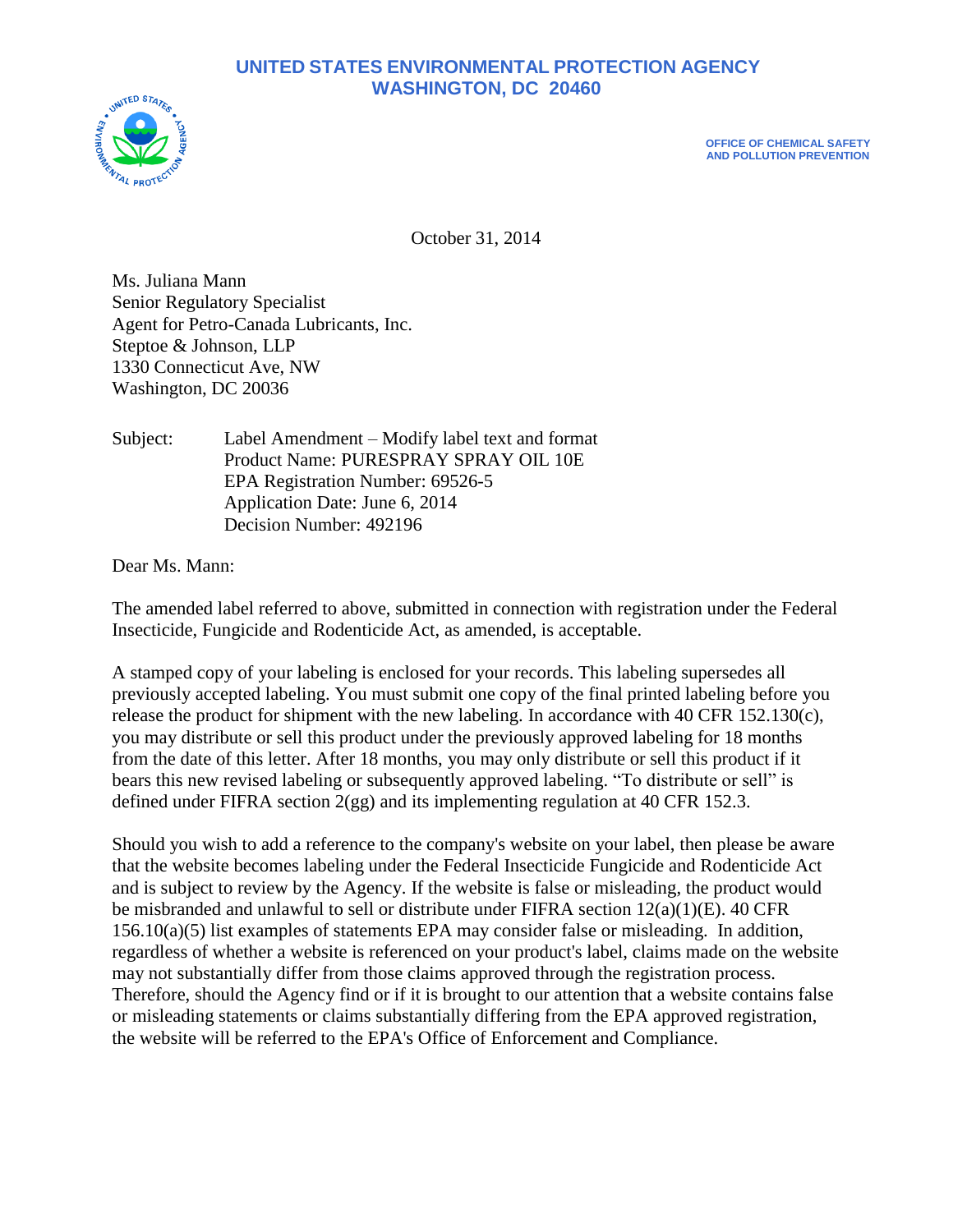Page 2 of 2 EPA Reg. No. 69526-5 Decision No. 492196

Your release for shipment of the product constitutes acceptance of these conditions. If these conditions are not complied with, the registration will be subject to cancellation in accordance with FIFRA section 6. If you have any questions, please contact Dr. William Jacobs by phone at 703-305-6406, or via email at jacobs.bill@epa.gov.

Sincerely,

Venus Eagle

Venus Eagle, Product Manager 01 Invertebrate-Vertebrate Branch 3 Registration Division (7505P) Office of Pesticide Programs

Enclosure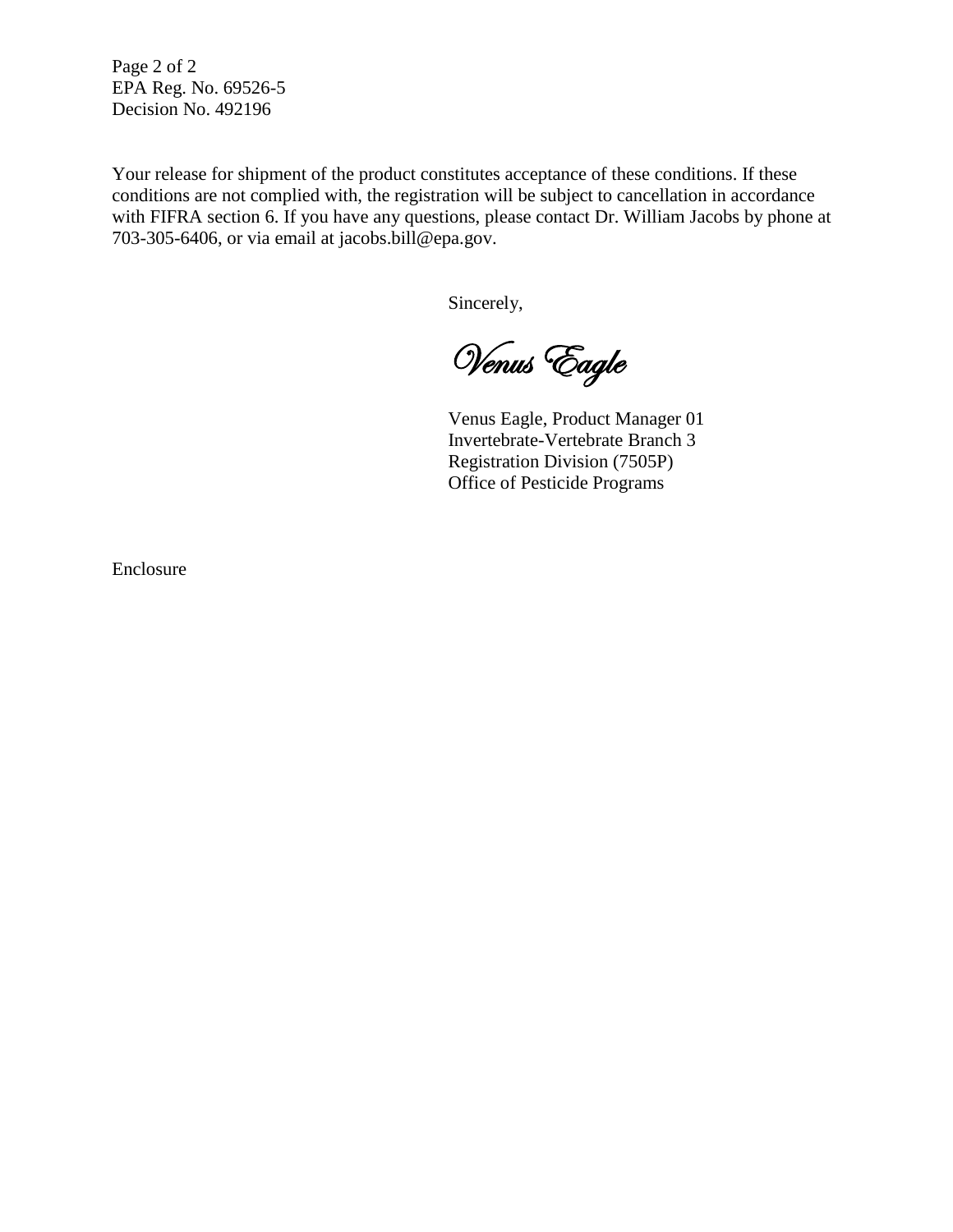# **PureSprayTM SPRAY OIL 10E**

10/31/2014

Under the Federal Insecticide, Fungicide and Rodenticide Act as amended, for the

pesticide registered under

EPA Reg. No.

**ACCEPTED** 

69526-5

*[Front Panel/Booklet Cover]*

| <b>ACTIVE INGREDIENT:</b> | <b>By Weight</b> |
|---------------------------|------------------|
|                           |                  |
|                           |                  |
|                           |                  |
|                           | (minimum)        |
|                           |                  |

† Contains petroleum distillates

## **KEEP OUT OF REACH OF CHILDREN CAUTION**

**See Booklet/Inside for Additional Precautionary Statements and Directions for Use** 

**EPA REG. NO. 69526-5 EPA EST. NO.\_\_\_\_\_\_\_\_** 

#### **MADE IN CANADA (MAY CONTAIN IMPORTED PARTS) FOR: PETRO-CANADA LUBRICANTS, INC., A SUNCOR ENERGY BUSINESS 2310 LAKESHORE ROAD W. MISSISSAUGA, ONTARIO, CANADA L5J 1K2**

™Trademark of Suncor Energy Inc. Used under license.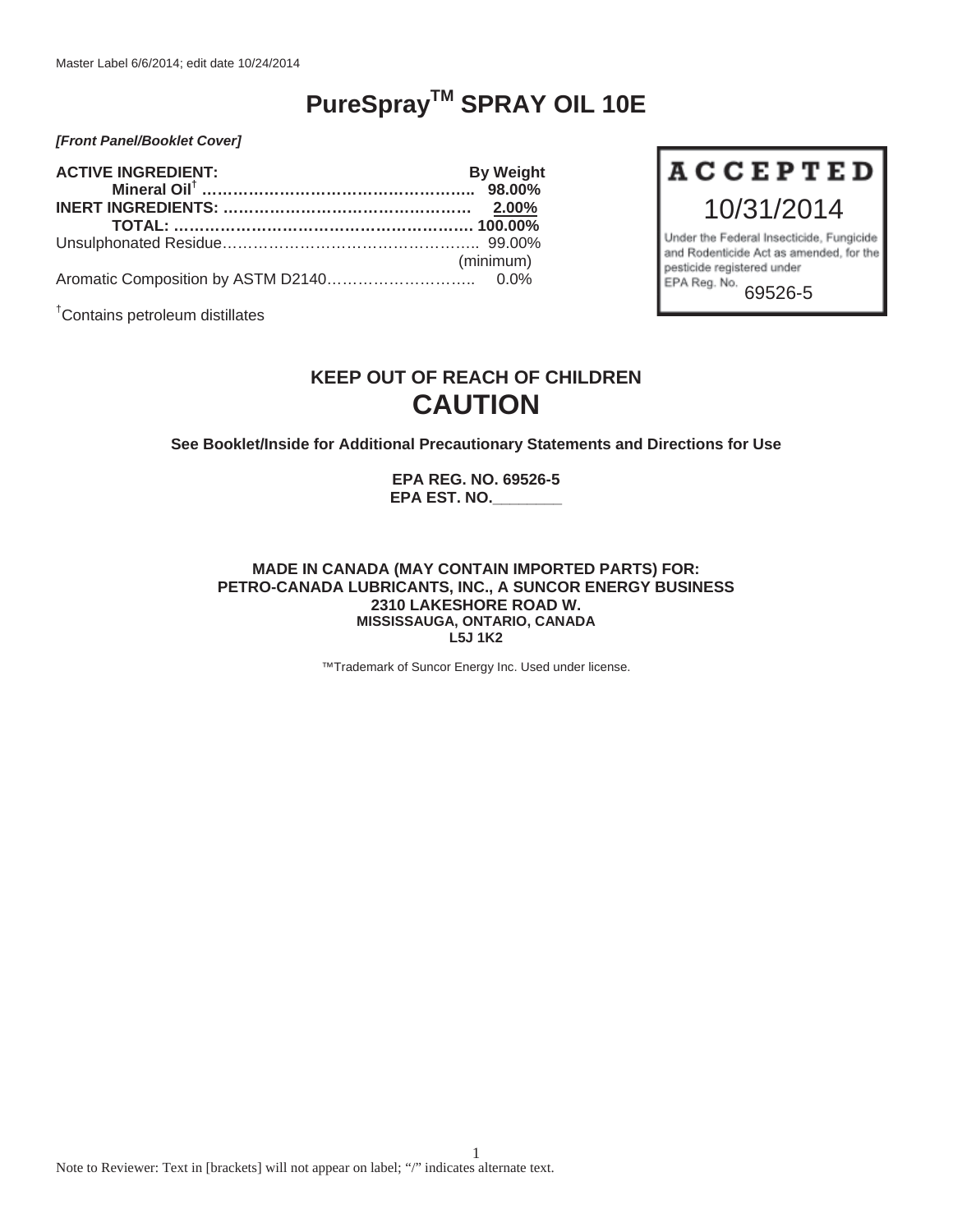#### *[Booklet]*

| <b>FIRST AID</b>                                                                        |                                                                                             |
|-----------------------------------------------------------------------------------------|---------------------------------------------------------------------------------------------|
| If Swallowed:                                                                           | . Immediately call a poison control center or doctor.                                       |
|                                                                                         | . Do not induce vomiting unless told to do so by a poison                                   |
|                                                                                         | control center or doctor.                                                                   |
|                                                                                         | • Do not give any liquid to the person.                                                     |
|                                                                                         | . Do not give anything by mouth to an unconscious person.                                   |
| If on Skin                                                                              | • Take off contaminated clothing.                                                           |
| or Clothing:                                                                            | . Rinse skin immediately with plenty of water for 15-20                                     |
|                                                                                         | minutes.                                                                                    |
|                                                                                         | • Call a poison control center or doctor for treatment advice.                              |
| If in Eyes:                                                                             | . Hold eye open and rinse slowly and gently with water for 15-20 minutes.                   |
|                                                                                         | • Remove contact lenses, if present, after the first 5 minutes                              |
|                                                                                         | then continue rinsing eye.                                                                  |
|                                                                                         | • Call a poison control center or doctor for treatment advice.                              |
| If Inhaled:                                                                             | • Move person to fresh air.                                                                 |
|                                                                                         | . If person is not breathing, call 911 or an ambulance, then give artificial                |
|                                                                                         | respiration, preferably by mouth-to-mouth, if possible.                                     |
|                                                                                         | . Call a poison control center or doctor for further treatment advice.                      |
|                                                                                         | Have the product container or label with you when calling a poison control center or doctor |
| or going for treatment.                                                                 |                                                                                             |
|                                                                                         |                                                                                             |
|                                                                                         | FOR A MEDICAL EMERGENCY INVOLVING THIS PRODUCT CALL:                                        |
| PETRO-CANADA LUBRICANTS, INC., A SUNCOR ENERGY BUSINESS                                 |                                                                                             |
| 403-296-3000, CANUTEC TRANSPORTATION: 613-996-6666 OR A POISON CONTROL                  |                                                                                             |
| <b>CENTRE.</b>                                                                          |                                                                                             |
| NOTE TO PHYSICIAN: Petroleum distillate poses aspiration pneumonia hazard.              |                                                                                             |
| Only minor irritation should be expected from any type of exposure other than pulmonary |                                                                                             |

minor irritation should be expected from any type of exposure other than pulmonary aspiration. Ingestion may result in some gastroenteritis and mild diarrhea. Since systemic toxicity is not expected, the added risks of aspiration from attempts to induce vomiting or lavage are deemed not warranted.

## **PRECAUTIONARY STATEMENTS HAZARDS TO HUMANS AND DOMESTIC ANIMALS CAUTION**

Harmful if swallowed. Harmful if absorbed through skin. Avoid contact with eyes, skin, or clothing. Prolonged or frequently repeated skin contact may cause allergic reactions in some individuals.

#### **Personal Protective Equipment (PPE):**

Some materials that are chemical-resistant to this product are listed below. If you want more options, follow the instructions for category E on the EPA chemical resistance category selection chart.

**Applicators and other handlers must wear:** Long-sleeved shirt and long pants, chemical-resistant gloves (such as Barrier Laminate, Nitrile rubber, Neoprene rubber or Viton) and shoes plus socks.

**User Safety Requirements:** Follow manufacturer's instructions for cleaning and maintaining PPE. If there are no such instructions for washables, use detergent and hot water. Keep and wash PPE separately from other laundry. Discard clothing and other absorbent materials that have been drenched or heavily damaged by this product's concentrate. Do not reuse them.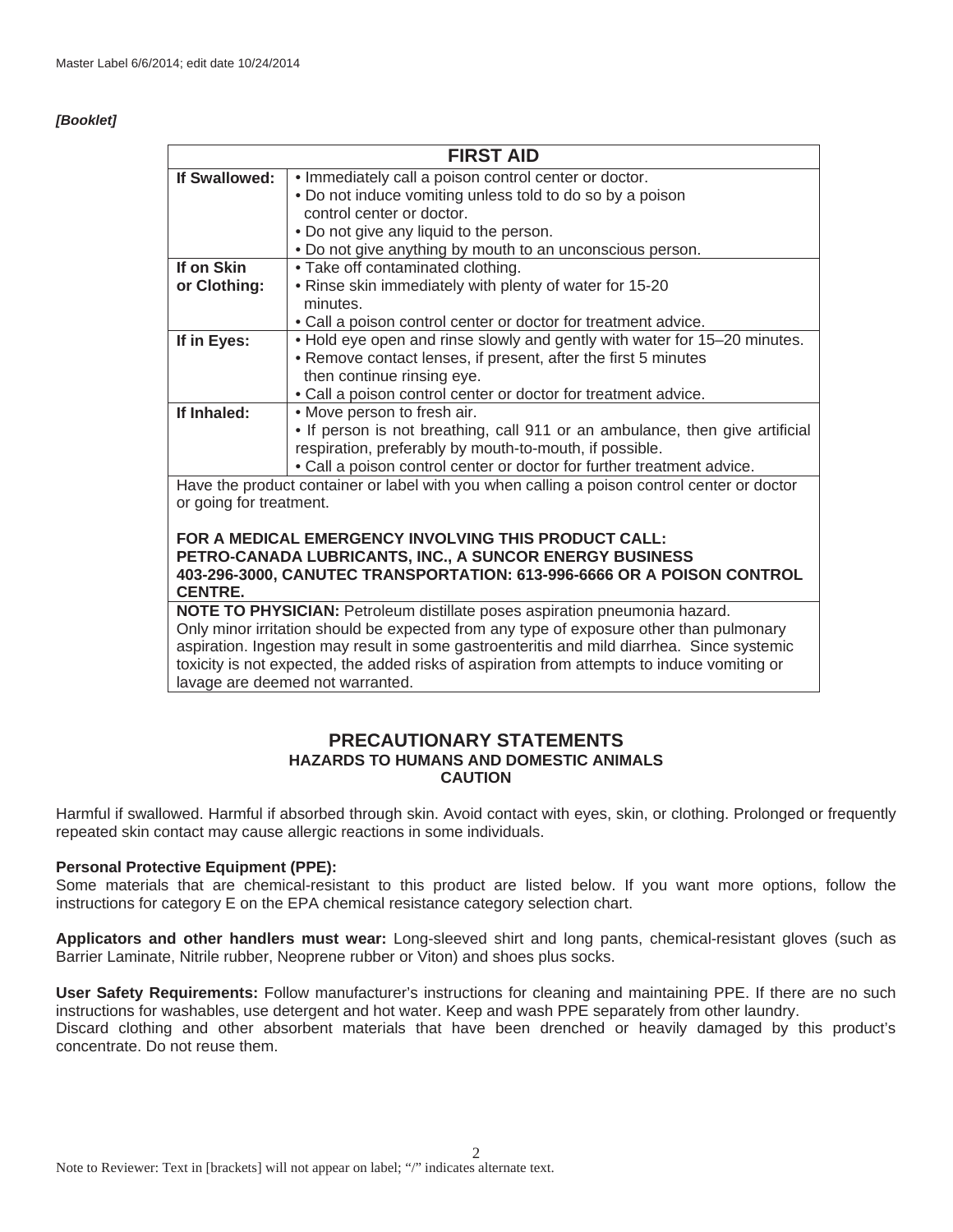#### **Engineering controls statements:**

When handlers use closed systems, or enclosed cabs in a manner that meets with requirements listed in the Worker Protection Standard (WPS) for agricultural pesticides (40 CFR 170.240 (d) (4-6)), the handler PPE requirements may be reduced or modified as specified in the WPS.

#### **Users should:**

#### **USER SAFETY RECOMMENDATIONS**

Wash hands before eating, drinking, chewing gum, using tobacco or using the toilet. Remove clothing and/or PPE immediately if pesticide gets inside. Then wash thoroughly and put on clean clothing. Remove PPE immediately after handling this product. Wash the outside of gloves before removing. As soon as possible, wash thoroughly and change into clean clothing

#### **ENVIRONMENTAL HAZARDS**

This product is toxic to fish. Do not apply directly to water, or to areas where surface water is present or to intertidal areas below the mean high water mark. Do not contaminate water when disposing of equipment wash waters or rinsate. Apply this product only as specified on the label.

## **DIRECTIONS FOR USE**

It is a violation of Federal law to use this product in a manner inconsistent with its labeling. Do not apply this product through any type of irrigation system. Do not apply this product in a way that will contact workers or other persons, either directly or through drift. Only protected handlers may be in the area during application. For any requirements specific to your State or Tribe, consult the agency responsible for pesticide regulation.

#### **Aerial application of this product is prohibited.**

## **AGRICULTURAL USE REQUIREMENTS**

Use this product only in accordance with its labeling and with the Worker Protection Standard, 40 CFR Part 170. This Standard contains requirements for the protection of agricultural workers on farms, forests, nurseries, and greenhouses, and handlers of agricultural pesticides. It contains requirements for training, decontamination, notification, and emergency assistance. It also contains specific instructions and exceptions pertaining to the statements on this label about personal protective equipment (PPE), and restricted-entry interval. The requirements in this box only apply to uses of this product that are covered by the Worker Protection Standard.

Do not enter or allow worker entry into treated areas during the restricted entry interval (REI) of 4 hours. PPE required for early entry to treated areas that is permitted under the Worker Protection Standard and that involves contact with anything that has been treated, such as plants, soil, or water, is: coveralls, shoes plus socks, and chemicalresistant gloves made of any waterproof material.

## **NON-AGRICULTURAL USE REQUIREMENTS**

The requirements in this box apply to uses of this product that are NOT within the scope of the Worker Protection Standard for agricultural pesticides (40 CFR Part 170). The WPS applies when this product is used to produce agricultural plants on farms, forests, nurseries, or greenhouses. Do not enter or allow others to enter treated area until sprays have dried.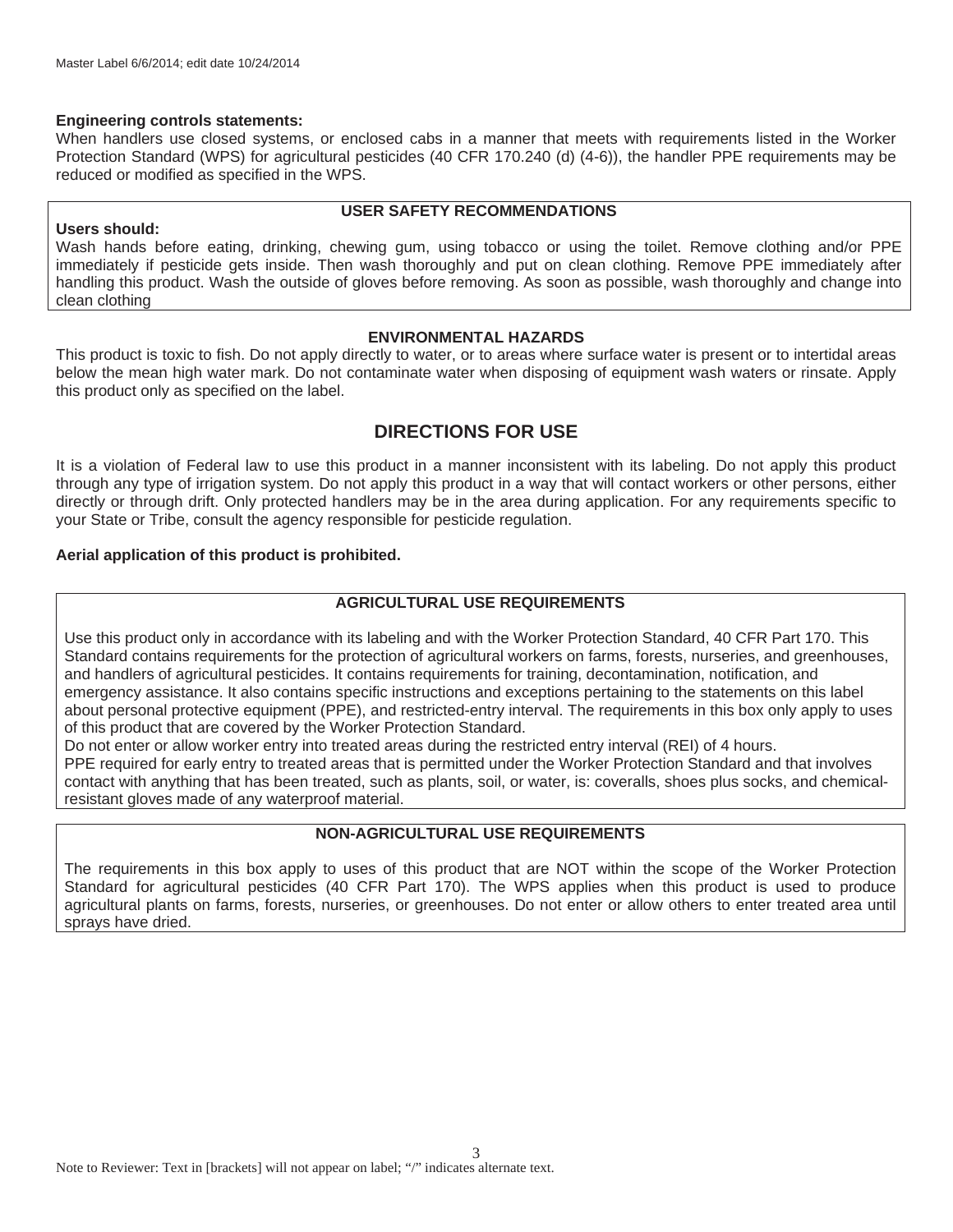## **STORAGE AND DISPOSAL**

## **Do not contaminate water, food, or feed by storage or disposal.**

**PESTICIDE STORAGE:** Keep out of reach of children and animals. Store in original containers only. Store in a cool, dry place and avoid excess heat. Carefully open containers. After partial use, replace lids and close tightly. Do not put concentrate or dilute material into food or drink containers. Do not contaminate other pesticides, fertilizers, water, food, or feed by storage or disposal.

In case of spill, avoid contact, isolate area and keep out animals and unprotected persons. Confine spills. To confine spill: If liquid, dike surrounding area or absorb with sand, cat litter or commercial clay. If dry material, cover to prevent dispersal. Place damaged package in a holding container. Identify contents.

**PESTICIDE DISPOSAL:** Wastes resulting from the use of this product may be disposed of on site or at an approved waste disposal facility.

## **CONTAINER DISPOSAL:**

## **Rigid, nonrefillable containers equal to or less than 5 gallons:**

Nonrefillable container. Do not reuse or refill this container. Offer for recycling, if available. Triple rinse (or equivalent) promptly after emptying. Triple rinse as follows: Empty the remaining contents into application equipment or a mix tank and drain for 10 seconds after the flow begins to drip. Fill the container 1/4 full with water and recap. Shake for 10 seconds. Pour rinsate into application equipment or a mix tank or store rinsate for later use or disposal. Drain for 10 seconds after the flow begins to drip. Repeat this procedure two more times. If recycling is unavailable, puncture and dispose of container in sanitary landfill, or by incineration, or if allowed by state and local authorities, by burning. If burned, stay out of smoke.

#### **Rigid, nonrefillable containers greater than 5 gallons:**

Nonrefillable container. Do not reuse or refill this container. Offer for recycling, if available. Triple rinse (or equivalent) promptly after emptying. Triple rinse as follows: Empty the remaining contents into application equipment or a mix tank. Fill the container ¼ full with water. Replace and tighten closures. Tip container on its side and roll it back and forth, ensuring at least one complete revolution, for 30 seconds. Stand the container on its end and tip it back and forth several times. Turn the container over onto its other end and tip it back and forth several times. Empty the rinsate into application equipment or a mix tank or store rinsate for later use or disposal. Repeat this procedure two more times. **For Plastic containers greater than 5 gallons:** If recycling is unavailable, puncture and dispose of container in sanitary landfill, or by incineration, or if allowed by state and local authorities, by burning. If burned, stay out of smoke. **For Metal containers greater than 5 gallons:** If recycling is unavailable, puncture and dispose of container in a sanitary landfill, or by other procedures approved by state and local authorities.

## **Refillable Container 110 gallons or greater:**

Refillable container. Refill this container with pesticides only. Do not reuse this container for any other purpose. Cleaning the container before final disposal is the responsibility of the person disposing of the container. Cleaning the container before refilling is the responsibility of the refiller. To clean the container before final disposal, empty the remaining contents form this container into the mix tank. Triple rinse the interior of the container with water by using a suitable hose and nozzle attachment or pressure rinser. Collect and store the rinsate for proper disposal. Then, offer the container for recycling or reconditioning, If recycling is unavailable, puncture and dispose of container in a sanitary landfill, or by other procedures approved by state and local authorities.

## **MIXING INSTRUCTIONS**

- 1. Use only in equipment with sufficient agitation to keep spray thoroughly mixed. Be sure tank is clean.
- 2. With agitator running, start filling tank with water.
- 3. Add oil when tank is about ½ full. Pump this mixture through the overflow and back into tank for about two minutes. If this mixture turns white, it indicates good emulsification.
- 4. Fill the tank with water, adding other desired materials as tank is filling. If wettable powders are used, add and thoroughly mix them before adding oil.
- 5. Observe all cautions and limitations on labeling of all products used in mixtures. Keep agitator running at all times. If an injector is used, first add 25 to 50 gals. of water to tank with engine running to provide good pressure.
- 6. Put injector suction tube into the measured amount of spray oil, opening injector valve to allow the oil to be sucked into the tank, then fill the tank with water.

## **DO NOT USE THIS MATERIAL IF IT DOES NOT EMULSIFY.**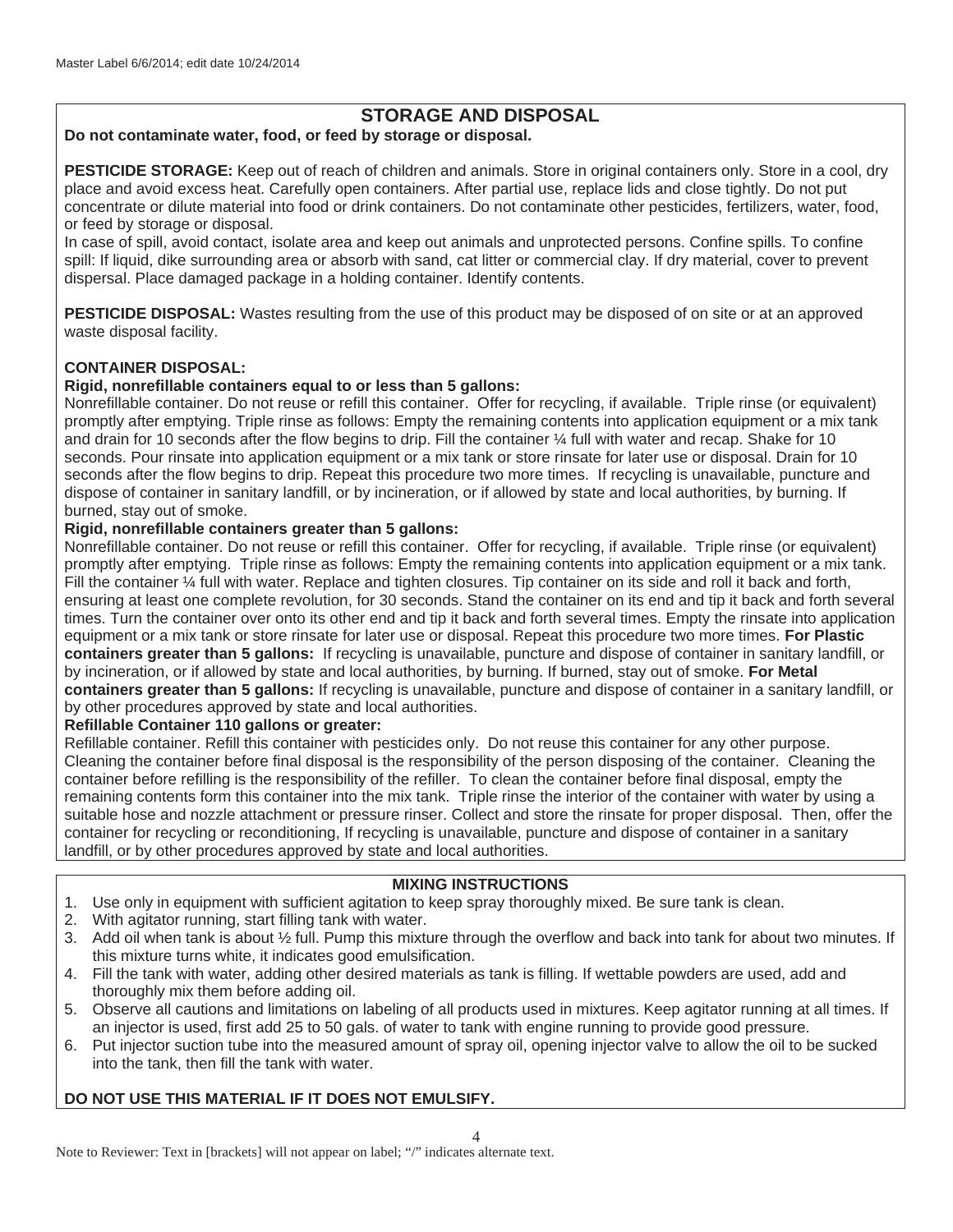## **USE RESTRICTIONS AND PRECAUTIONS**

Preharvest Interval - This product may be used up to the day of harvest.

For full coverage, dilute applications (greater than 150 gallons of spray solution per acre) are recommended. Concentrate applications (usually from 20 to 150 gallons of spray solution) may reduce the coverage and thus the effectiveness. Application volumes depend on the crop type, crop size and target pest. Adjust the spray volume to obtain complete coverage without runoff. Extreme care should be taken when using concentrate sprays as the potential for enhanced crop phytotoxicity is increased. A concentrate application can provide satisfactory results as long as the spray unit is properly engineered, calibrated and operated.

**Note:** Use efficient equipment of the proper type. Do not spray during or immediately prior to temperatures over 95°F or when the temperature approaches freezing, or during hot dry winds, rain or other unsuitable conditions. Do not overspray or double spray. Plants should be sprayed only when in vigorous condition and when their moisture condition is suitable. Before using, make certain spray tank is free of sulfur residues.

**Sulfur: On Grapes:** Do not apply sulfur within 10 days of an oil application. **On all other Crops:** Do not apply micronized sulfur within 10 days of an oil application and do not apply oil within 14 days of an application of wettable or dusting sulfur.

**Tank Mixes:** PureSpray Spray Oil 10E may be mixed with other pesticides to improve the level of pest control. Read and follow all directions and restrictions on the labels of the proposed tank-mix products. The combination of PureSpray Spray Oil 10E with more than one other pesticide is not recommended. Use caution and read all labels thoroughly when using any other insecticide or miticide in combination with PureSpray Spray Oil 10E. Always carry out a test spray for plant sensitivity before making a full scale application.

**Do not use the following chemicals:** Captan, Folpet, during, with or following an oil spray. A period of 14 days must elapse before any of the following chemicals are used before or after an application of this product: anilazine (Dyrene), chlorothalonil (Bravo),dicloran (Botran), dicofol (Kelthane), permethrin (Ambush, Pounce). Do not use chlorothalonil (Bravo) in a spray program with this product on grapes, ornamentals and strawberries. Do not use dicofol (Kelthane) in a spray program with this product on ornamentals and strawberries. Do not use propargite (Omite) with an oil spray or within 30 days before or after an oil spray.

This product has not been tested on all species or varieties. Before treating a large area, treat a small area and observe prior to full scale application.

Protect painted surfaces, carpets, and furnishings from overspray as this product may cause discoloration**.**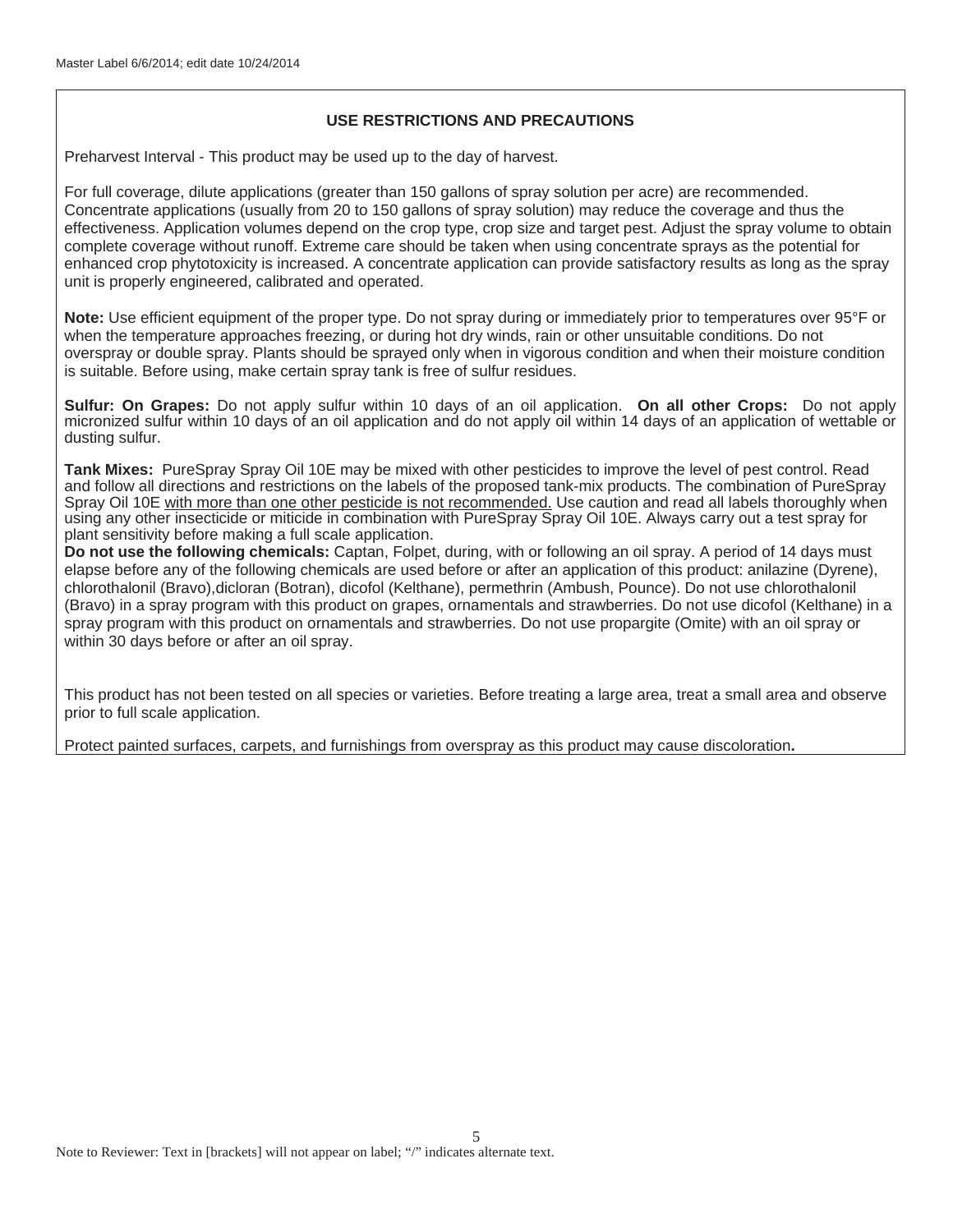## **SPRAY DRIFT MANAGEMENT**

A variety of factors including weather conditions (e.g., wind direction, wind speed, temperature, and relative humidity) and method of application (e.g., ground or airblast) can influence pesticide drift. The applicator and grower must evaluate all factors and make appropriate adjustments when applying this product.

## **Wind Speed**

Do not apply at wind speeds greater than 15 mph at the application site.

## **Temperature Inversions**

If applying at wind speeds less than 3 mph, the applicator must determine if (a) conditions of temperature inversion exist, or (b) stable atmospheric conditions exist at or below nozzle height. Do not make applications into areas of temperature inversions or stable atmospheric conditions.

## **Release Height**

Apply using a nozzle height of no more than 4 feet above the ground or crop canopy.

## **Droplet Size**

Apply as a medium or coarser spray (ASABE standard 572), and the minimum volume mean diameter (VMD) for spinning atomizer nozzles.

For airblast applications, turn off outward-pointing nozzles at row ends and when spraying outer row. To minimize spray loss over the top in orchard applications, spray must be directed into the canopy.

*[Note to reviewer: "Continues on next page" or "Continued from previous page" may be added to the Crop column if the box is split due to formatting of the final printed label.]*

## **FRUIT AND NUT CROPS**

## **APPLES AND PEARS:**

| <b>PESTS</b>                   | <b>APPLICATION RATE &amp; TIMING</b>                                          |
|--------------------------------|-------------------------------------------------------------------------------|
| <b>APPLES AND PEARS:</b>       | <b>DORMANT OR DELAYED DORMANT</b>                                             |
| European Fruit Lecanium Scale  | Use 1 to 2 gals. per 100 gals. of water at 100 to 800 gals. per acre.         |
| Olive Scale                    | <b>Concentrate Spray:</b> Use 3 to 8 gals. per acre in a minimum of 20 to 100 |
| San Jose Scale                 | gals. water per acre.                                                         |
| European Red Mite Eggs         |                                                                               |
| <b>Two Spotted Spider Mite</b> | <b>FOLIAR SPRAY (Post Bloom)</b>                                              |
| Pacific Red Mite               | Use 1 quart-1.5 gallons per 100 gals. of water at 100 to 800 gals. per acre.  |
| European Red Mite              | Do not exceed more than 1.5 gals per acre per application for SUMMER          |
|                                | treatments.                                                                   |
|                                | <b>Concentrate Spray:</b> Do not exceed more than 1.5 gals. per acre per      |
|                                | application. Apply a minimum of 20 to 100 gals. water per acre.               |
|                                |                                                                               |
| <b>APPLES ONLY:</b>            | <b>DORMANT OR DELAYED DORMANT</b>                                             |
| Rosy Apple Aphid Eggs          | Use 1 to 2 gals. per 100 gals. of water at 100 to 800 gals. per acre.         |
| Apple Aphid Eggs               | <b>Concentrate Spray:</b> Use 3 to 8 gals per acre in a minimum of 20 to 100  |
|                                | gals. water per acre.                                                         |
| <b>Fruit Tree Leafroller</b>   | <b>DELAYED DORMANT TO GREEN TIP</b>                                           |
| Apple Red Bug                  | Use 1 to 3 gals. per 100 gals. of water at 100 to 800 gals. per acre.         |
| <b>Scurfy Scale</b>            | Concentrate Spray: Use 3 to 12 gals. per acre in a minimum of 20 to 100       |
| European Red Mite              | gals. water per acre.                                                         |
|                                |                                                                               |
|                                | <b>COMMENTS:</b> Delayed dormant preferred.                                   |

Note to Reviewer: Text in [brackets] will not appear on label; "/" indicates alternate text.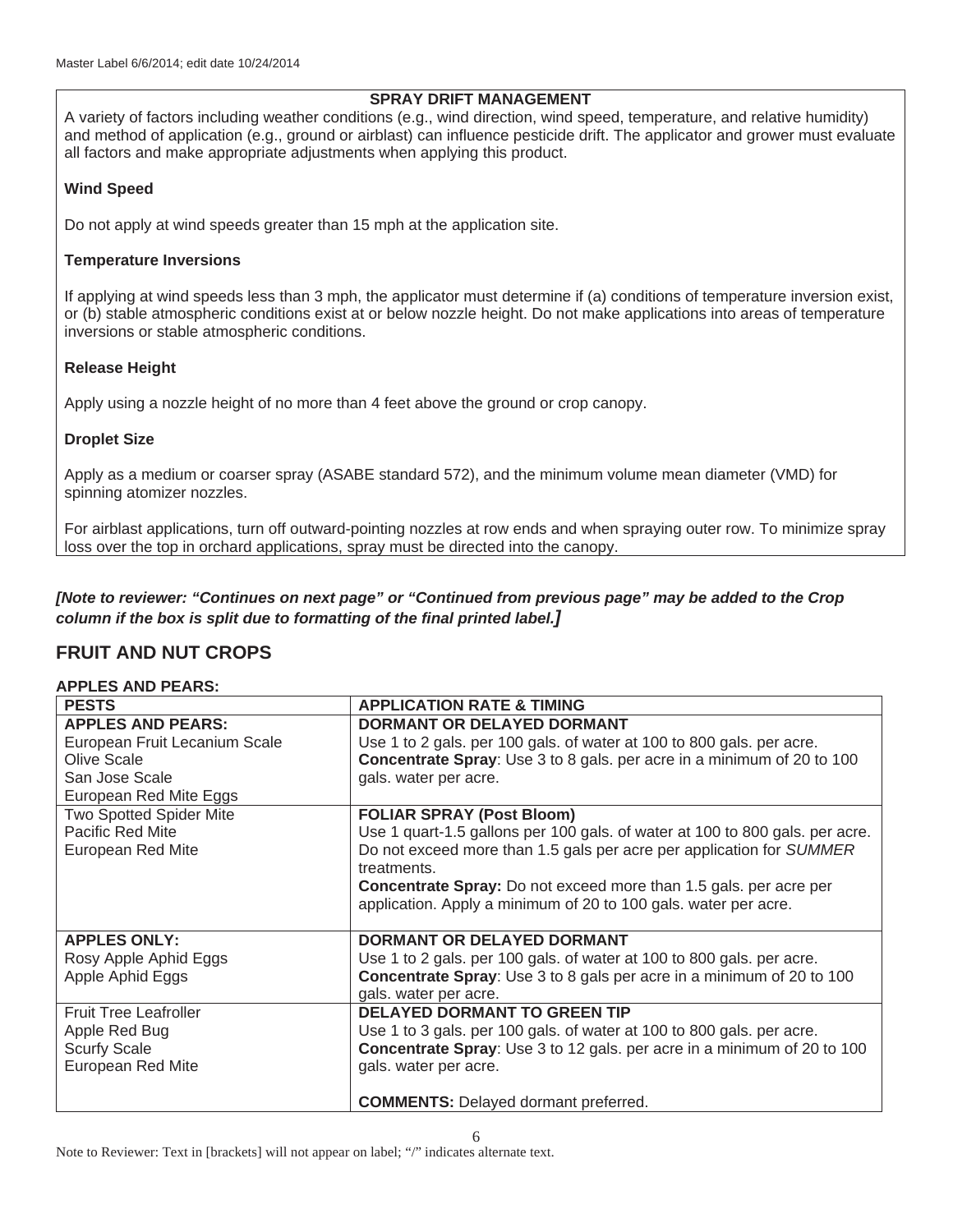| San Jose Scale               | DORMANT, DELAYED DORMANT TO GREEN TIP                                         |
|------------------------------|-------------------------------------------------------------------------------|
| <b>Forbes Scale</b>          | Use 1 to 2 gals. per 100 gals. of water at 100 to 800 gals. per acre.         |
|                              | <b>Concentrate Spray:</b> Use 3 to 8 gals. per acre in a minimum of 20 to 100 |
|                              | gals. water per acre.                                                         |
| <b>PEARS ONLY:</b>           | <b>DORMANT</b>                                                                |
| Pear Psylla                  | Use 1 to 2 gals. per 100 gals. of water at 100 to 800 gals. per acre.         |
|                              | Concentrate Spray: Use 3 to 8 gals. per acre in a minimum of 20 to 100        |
|                              | gals. water per acre.                                                         |
|                              |                                                                               |
|                              | <b>COMMENTS:</b> Apply before eggs are laid.                                  |
| <b>Fruit Tree Leafroller</b> | <b>DORMANT</b>                                                                |
| Pear Leaf Blister Mite       | Use 1 to 3 gals. per 100 gals. of water at 100 to 800 gals. per acre.         |
|                              | Concentrate Spray: Use 3 to 12 gals. per acre in a minimum of 20 to 100       |
|                              | gals. water per acre.                                                         |

#### **ALMONDS, APRICOTS, CHERRIES, NECTARINES, PEACHES, PISTACHIO, PLUMS AND PRUNES: (Directions for use on Plums and Prunes in California's Sacramento Valley can be found in the table following this one)**

| $\cdots$                               |                                                                                 |
|----------------------------------------|---------------------------------------------------------------------------------|
| <b>PEST</b>                            | <b>APPLICATION RATE &amp; TIMING</b>                                            |
| <b>Black Scale</b>                     | DORMANT, DELAYED DORMANT AND GREEN TIP                                          |
| European Fruit Lecanium Scale          | Use 1 to 3 gals. per 100 gals. of water at 300 to 600 gals. per acre.           |
| San Jose Scale                         | Concentrate Spray: Use 6 to 8 gals. per acre in a minimum of 20 gals. of        |
| <b>Olive Scale</b>                     | water per acre.                                                                 |
| <b>Frosted Scale</b>                   |                                                                                 |
| Aphid Eggs                             | <b>COMMENTS:</b> Preferred times of application for European Fruit Lecanium     |
| European Red Mite Eggs                 | Scale and European Red Mite Eggs are Delayed Dormant to Green Tip,              |
| <b>Brown Mite Eggs</b>                 | and for San Jose Scale are Dormant, Delayed Dormant to Green Tip.               |
| Fruit Tree Leafroller Eggs             |                                                                                 |
| <b>Terrapin Scale</b>                  | <b>DELAYED DORMANT</b>                                                          |
|                                        | Use 2 to 3 gals. per 100 gals. of water at 300 to 600 gals. per acre.           |
|                                        | <b>Concentrate Spray:</b> Use 8 to 12 gals. per acre in a minimum of 20 gals.   |
|                                        | of water per acre.                                                              |
| <b>Cottony Peach Scale</b>             | <b>DORMANT</b>                                                                  |
|                                        | Use 2 to 3 gals. per 100 gals. of water at 300 to 600 gallons per acre.         |
|                                        | <b>Concentrate Spray:</b> Use 8 to 12 gals. per acre in a minimum of 20 gals.   |
|                                        | of water per acre.                                                              |
| <b>Two-spotted Spider Mite</b>         | <b>FOLIAR SPRAY</b>                                                             |
| Pacific Mite                           | Use 0.5 to 1.5 gals. per 100 gals. of water at 300 to 600 gals. per acre.       |
| European Red Mite                      | <b>Concentrate Spray:</b> Do not use more than 4 gals. per acre in a minimum    |
| <b>Brown Mite</b>                      | of 20 gals. water per acre.                                                     |
|                                        |                                                                                 |
|                                        | <b>COMMENTS:</b> Certain varieties of plums and prunes may be injured by oil    |
|                                        | sprays, check for tolerance prior to treatment. Do not apply to trees lacking   |
|                                        | moisture.                                                                       |
| White Peach Scale on Peaches (Only     | <b>DORMANT</b>                                                                  |
| for use in Georgia, Florida, South     | Use 1.5 to 2 gals. per 100 gals. of water at 300 to 600 gals. per acre.         |
| Carolina, North Carolina, and Alabama) | <b>Concentrate Spray:</b> Use 6 to 8 gals, per acre in a minimum of 20 gals, of |
|                                        | water per acre.                                                                 |
|                                        |                                                                                 |
|                                        | <b>COMMENTS:</b> Apply before buds begin to swell in the spring. Make 2         |
|                                        | applications 7 to 14 days apart, according to local recommendations,            |
|                                        | during the dormant period.                                                      |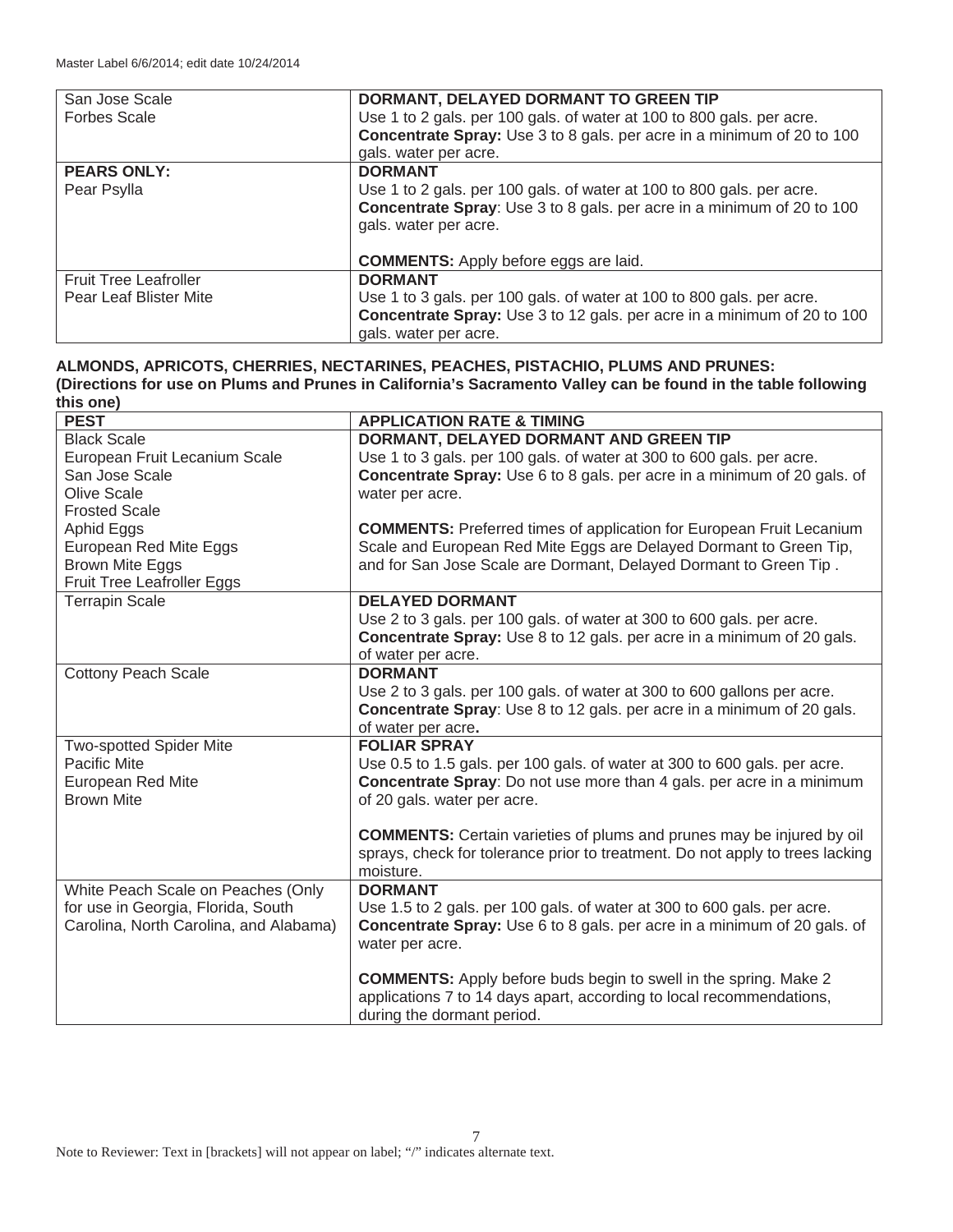## **PLUMS AND PRUNES:**

| <b>PEST</b>                    | <b>APPLICATION RATE &amp; TIMING</b>                                                   |
|--------------------------------|----------------------------------------------------------------------------------------|
| <b>Black Scale</b>             | <b>PRE-BLOOM WHEN FRUIT BUDS SHOW GREEN TIPS:</b> Use 1.5 to 2 gals. per               |
| European Fruit Lecanium Scale  | 100 gals. of water at 300 to 600 gals. per acre.                                       |
| San Jose Scale                 | Concentrate Spray: Use 6 to 8 gals. per acre in a minimum of 20 gals. water per        |
| Olive Scale                    | acre.                                                                                  |
| <b>Frosted Scale</b>           |                                                                                        |
| Mealy Plum Aphid Eggs          | <b>COMMENTS:</b> Application at this time is preferred.                                |
| Leaf Curl Plum Aphid Eggs      |                                                                                        |
| Brown Mite Eggs                |                                                                                        |
| European Red Mite Eggs         |                                                                                        |
| <b>Two-spotted Spider Mite</b> | <b>FOLIAR SPRAY:</b> Use 0.5 to 1 gal. per 100 gals. water at 300 to 600 gals. per     |
| <b>Pacific Mite</b>            | acre.                                                                                  |
| <b>European Red Mite</b>       | <b>Concentrate Spray:</b> Use 4 to 6 gals. per acre in a minimum of 20 gals. water per |
| <b>Brown Mite</b>              | acre.                                                                                  |
|                                |                                                                                        |
|                                | <b>COMMENTS:</b> Oil sprays may injure certain varieties of plums and prunes, check    |
|                                | for tolerance prior to treatment.                                                      |

## **AVOCADOS:**

| <b>PESTS</b>       | <b>APPLICATION RATE &amp; TIMING</b>                                                                                                   |
|--------------------|----------------------------------------------------------------------------------------------------------------------------------------|
| Avocado Brown Mite | Use 0.5 to 1 gal. per 100 gals. of water with thorough coverage in 400 to 3000                                                         |
| <b>Thrip</b>       | gals, per acre.                                                                                                                        |
| Pracea Mite        | <b>Concentrate Spray:</b> Use 4 to 15 gals. per acre in a minimum of 50 to 100 gals.                                                   |
|                    | per acre.                                                                                                                              |
|                    | <b>COMMENTS:</b> Apply through late fall.                                                                                              |
|                    | <b>Consult with your local University of California Cooperative Extension</b><br>Service for proper timing and application parameters. |

## **BANANAS, PLANTAINS:**

| <b>PESTS</b>                                 | <b>APPLICATION RATE &amp; TIMING</b>                                                                                                                                                                                                             |
|----------------------------------------------|--------------------------------------------------------------------------------------------------------------------------------------------------------------------------------------------------------------------------------------------------|
| <b>Black Leaf Streak</b>                     | Use 0.5 to 1.5 gals. in 20 to 100 gals. of water per acre.                                                                                                                                                                                       |
| (Mycosphaerella fijiensis)                   | Mist Blower: Use 1.5 gals. in 6 gals. of water per acre.                                                                                                                                                                                         |
| <b>Black Sigatoka</b>                        |                                                                                                                                                                                                                                                  |
| (Mycosphaerella fijiensis var.<br>difformis) | <b>COMMENTS:</b> Begin application when disease first appears and continue every 10<br>to 15 days during rainy periods or as is needed. Do not apply when daytime                                                                                |
| <b>Yellow Sigatoka</b>                       | temperatures exceed 80°F as injury may occur.                                                                                                                                                                                                    |
| (Mycosphaerella musicola)                    |                                                                                                                                                                                                                                                  |
|                                              | Phytotoxicity may be affected by the quantity of oil used, vigor of trees and<br>temperature at the time of application. Bag fruits, or use a directed spray on<br>unbagged fruits. Bagged fruit improves crop safety whereas unbagged fruit may |
|                                              | show phytotoxicity.                                                                                                                                                                                                                              |
|                                              | This application is also effective in loosening Sooty Mold Fungus and in preventing<br>its formation by the control of Aphids, Mealybugs, Scales and Whitefly.                                                                                   |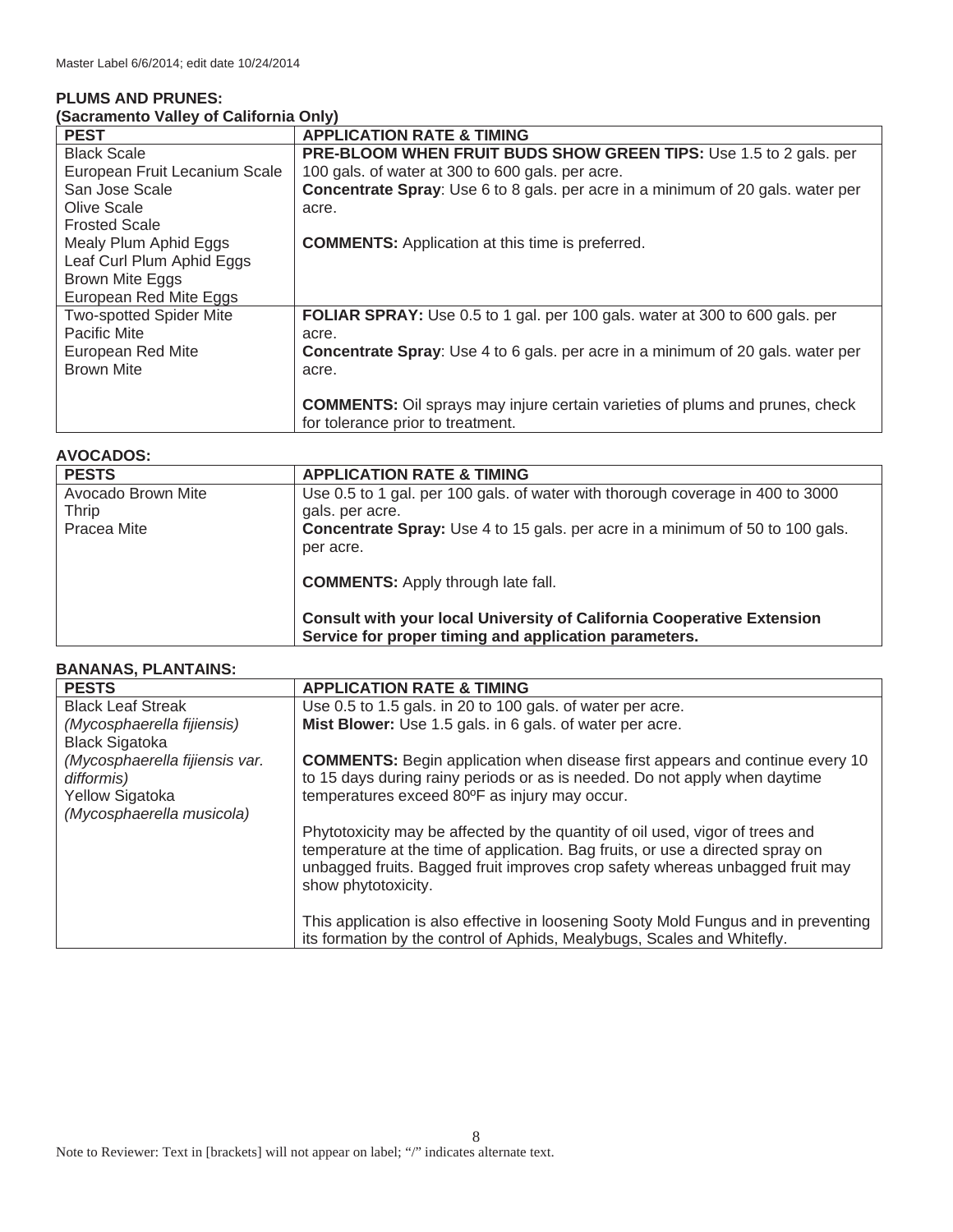## **BLUEBERRIES\*, BUSHBERRIES\*, CANEBERRIES:**

| <b>PESTS</b>          | <b>APPLICATION RATE &amp; TIMING</b>                                                                       |
|-----------------------|------------------------------------------------------------------------------------------------------------|
| <b>Mites</b>          | Use 0.75-1.5 gals. of oil per 100 gals. of water at 100-250 gals. of water per acre.                       |
| <b>Powdery Mildew</b> |                                                                                                            |
| Rust                  | <b>Concentrate Spray:</b> Use 1.5 - 3 gals. of oil per acre in a minimum of 50 gals. of<br>water per acre. |
|                       | <b>COMMENTS:</b> Using ground equipment, spray for optimum coverage of leaf<br>surfaces.                   |
|                       | For fungal diseases use at least 200 psi spray pressure.                                                   |

## **CITRUS:**

#### **California Only – Lemons, Grapefruit, and Oranges (Navel and Valencia), Limes, Tangerines and Tangelos and other citrus hybrids**

| <b>PESTS</b>    | <b>APPLICATION RATE &amp; TIMING</b>                                                             |
|-----------------|--------------------------------------------------------------------------------------------------|
| <b>Mites</b>    | <b>Central and Southern California:</b>                                                          |
| -Citrus Bud     | Apply 0.5 to 1.5 gals. of oil per 100 gals. of water as thorough coverage spray (TC).            |
| -Citrus Flat    | Alternately, use a Low-Volume spray (LV) to apply 1 to 10 gals. of oil per acre.                 |
| -Citrus Red     |                                                                                                  |
| -Citrus Rust    | Apply up to 10 gals. of oil per acre on bearing trees up to 10 feet in height. Add 1 gal. of oil |
|                 | per acre for each foot of tree height over 10 feet. Apply as a Low-Volume spray (LV) 1 to 10     |
| <b>Scales</b>   | gals. of oil per acre.                                                                           |
| -Black          |                                                                                                  |
| -Brown Soft     | <b>COMMENTS:</b> For Lemons and Limes, make applications in all months except December           |
| -California Red | through February; for Grapefruit make applications July through October; for Oranges make        |
| -Citricola      | applications on Navels July through September and on Valencias, Tangelos and Tangerines          |
| -Purple         | and other citrus hybrids July through October.                                                   |
| -Yellow<br>-Red |                                                                                                  |
|                 | <b>Central California:</b> Apply July through September.                                         |
|                 | Southern California: For Coastal Lemons and Limes, apply May and June and/or                     |
|                 | September through December. For Interior Lemons and Limes, apply in April and May and/or         |
|                 | September through November.                                                                      |
|                 |                                                                                                  |
|                 | <b>Oxnard Plains Area:</b> Apply 0.5 to 1.5 gals. of oil per 100 gals. of water as a Thorough    |
|                 | Coverage spray (TC). Alternately, use a Low Volume spray (LV) to apply 1 to 10 gals. of oil      |
|                 | per acre. Apply up to 10 gals. of oil per acre on bearing trees up to 10 feet in height. Add 1   |
|                 | gal. of oil per acre for each foot of tree height over 10 feet.                                  |
|                 | Apply as a low volume spray (LV) 1 to 10 gals. of oil per acre.                                  |
|                 |                                                                                                  |
|                 | <b>COMMENTS:</b> Make applications as needed throughout the year.                                |

## **Thorough Coverage Spray (TC):**

Applications achieving a uniform film wetting of all portions of the tree at 250 to 2000 gallons of spray solution per acre. The total volume needed is dependent on the size of the trees. Do not exceed a maximum of 212 pounds of active ingredient (in a maximum volume of 2000 gals. of spray mix) per acre when treating citrus in California (based on thorough coverage spray, with 1.5 gals. of product mixed per 100 gals. of water).

## **Low-Volume Spray (LV):**

Applications with droplet depositions achieved on all interior and exterior parts of the tree using 10 to 100 gals. of spray solution per acre.

9

Do not apply prior to or during a period of excessively high temperatures.

Do not apply oil spray when trees show stress.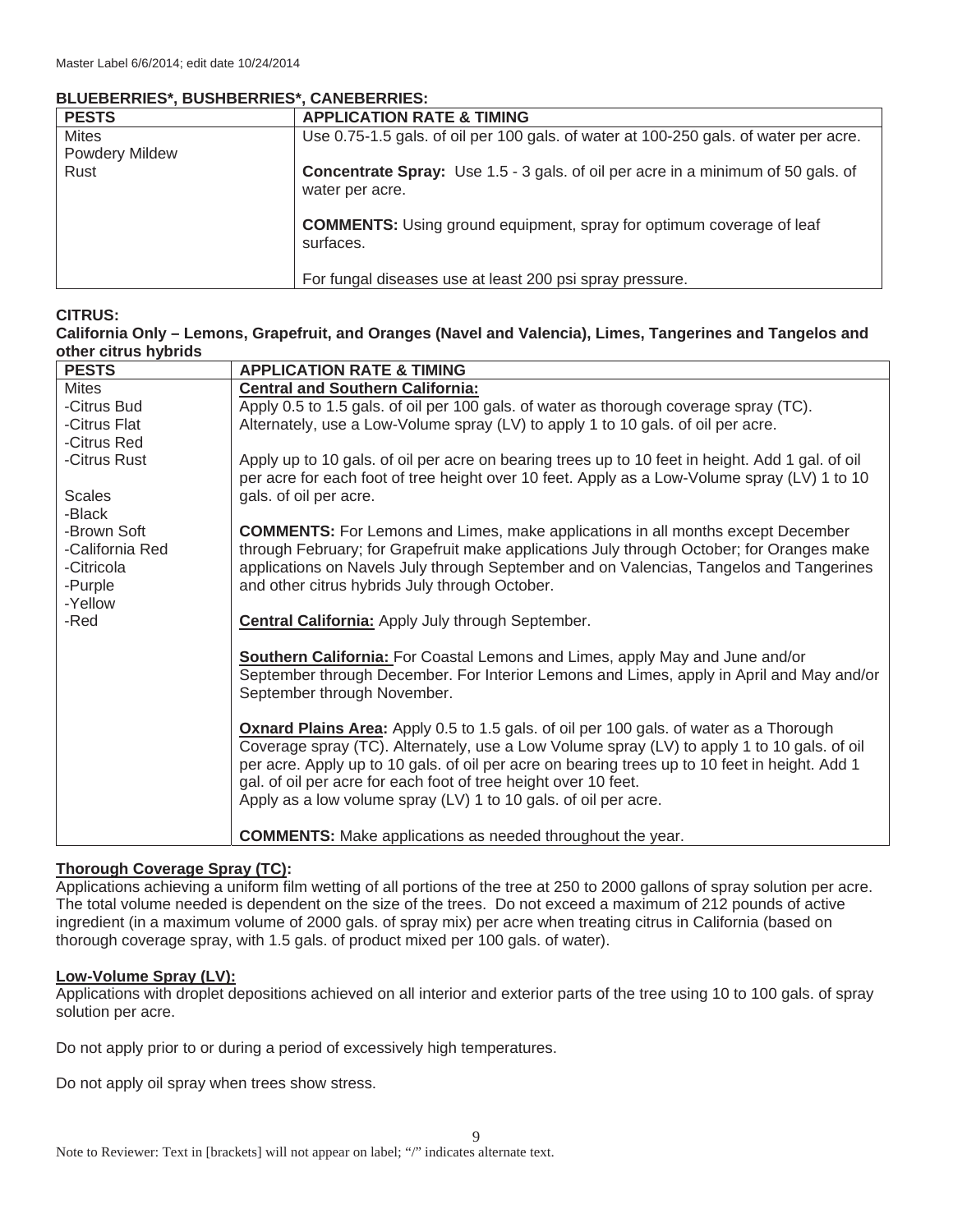Consult with your local University of California Cooperative Extension Specialist for proper timing and spray program.

| <b>CITRUS:</b>        |                                                                                                          |
|-----------------------|----------------------------------------------------------------------------------------------------------|
|                       | Florida and Texas – Grapefruit, Lemons, Limes, Oranges, Tangelos and Tangerines and other citrus hybrids |
| <b>PESTS</b>          | <b>APPLICATION RATE &amp; TIMING</b>                                                                     |
| Citrus Rust Mite,     | 5 to 10 gals. of oil per acre. Apply as a dilute spray.                                                  |
| <b>Spider Mite</b>    |                                                                                                          |
|                       |                                                                                                          |
| Scale Insects         | 5 to 10 gals. of oil per acre. Apply as a dilute spray.                                                  |
| -Black Soft           |                                                                                                          |
| -Brown Soft           | <b>COMMENTS:</b> Does not control citrus Snow Scale.                                                     |
| -Chaff                |                                                                                                          |
| -Glover               |                                                                                                          |
| -Purple               |                                                                                                          |
| -Red                  |                                                                                                          |
| -Yellow               |                                                                                                          |
| Whitefly              | 5 gals. of oil per acre. Apply as a dilute spray.                                                        |
| <b>Greasy Spot</b>    | 5 gals. of oil per acre. Apply as a dilute spray.                                                        |
| (Grapefruit)          |                                                                                                          |
|                       | <b>COMMENTS:</b> Tank-mix with sufficient copper fungicide to provide 4 lbs. per acre of metallic        |
|                       | copper.                                                                                                  |
| <b>Greasy Spot</b>    | 5 to 10 gals. of oil per acre. Apply as a dilute spray.                                                  |
| (all other varieties) |                                                                                                          |
|                       | <b>COMMENTS:</b> If disease pressure is severe, tank-mix 4 lbs. (metallic) copper per acre. Do           |
|                       | not exceed 5 gals. oil if copper used.                                                                   |
| Loosening sooty mold  | 5 to 10 gals. of oil per acre. Apply as a dilute spray.                                                  |
|                       |                                                                                                          |
|                       | <b>COMMENTS:</b> Use 10 gals. of oil per acre when disease pressure is heavy.                            |

## **Dilute spray:**

Apply the spray oil application rate in up to 1500 gals. of water per acre, or 10 to 12 gals. per tree, to over 15 gals. per tree for large trees. Best results can be obtained when the oil is added to a partially filled spray tank under proper agitation and all foliage is thoroughly covered. Do not exceed a maximum of 159 pounds of active ingredient (in a maximum volume of 1500 gals. of spray mix) per acre when treating citrus in Florida and Texas (based on dilute spray, with 1.5 gals. of product mixed per 100 gals. of water).

## **Precautions in the use of oil include:**

Do not apply oil spray when trees are wilting. Do not apply oil and sulfur within 3 weeks of each other in Florida or Texas. Oil spray applied after October 1 may increase susceptibility of trees to cold damage and may reduce the fruit crop the following year. Oil sprays applied in the fall may inhibit solids formation in the juice and retard coloring of fruit and should not be applied within 60 days of anticipated harvest. Sensitive foliage may be injured.

Florida growers consult the Florida Citrus Spray and Dust Schedule, or your Agricultural Experiment Station or State Extension Service Specialist for complete details on the spraying program best suited to your locale. Texas growers consult with your Agricultural Experiment Station or State Extension Specialist for complete details on the spraying program suited to your locale.

## **COFFEE:**

| <b>PESTS</b>       | <b>APPLICATION RATE &amp; TIMING</b>                                                                                                                                                                                                                                        |
|--------------------|-----------------------------------------------------------------------------------------------------------------------------------------------------------------------------------------------------------------------------------------------------------------------------|
| <b>Green Scale</b> | Use 3 to 6 gals. in 100 gals, of water per acre. Use only water as a diluent.                                                                                                                                                                                               |
|                    | <b>COMMENTS:</b> Apply when insects appear and treat as necessary at 30- to 60-day<br>intervals. Do not exceed 18 gals. of oil per acre in a growing season. Do not apply<br>within 30 days of harvest when berries are handpicked. Oil residues make picking<br>difficult. |

Do not apply the product through any type of irrigation system. Phytotoxicity may be affected by the quantity of oil used, vigor of trees and temperature at the time of application.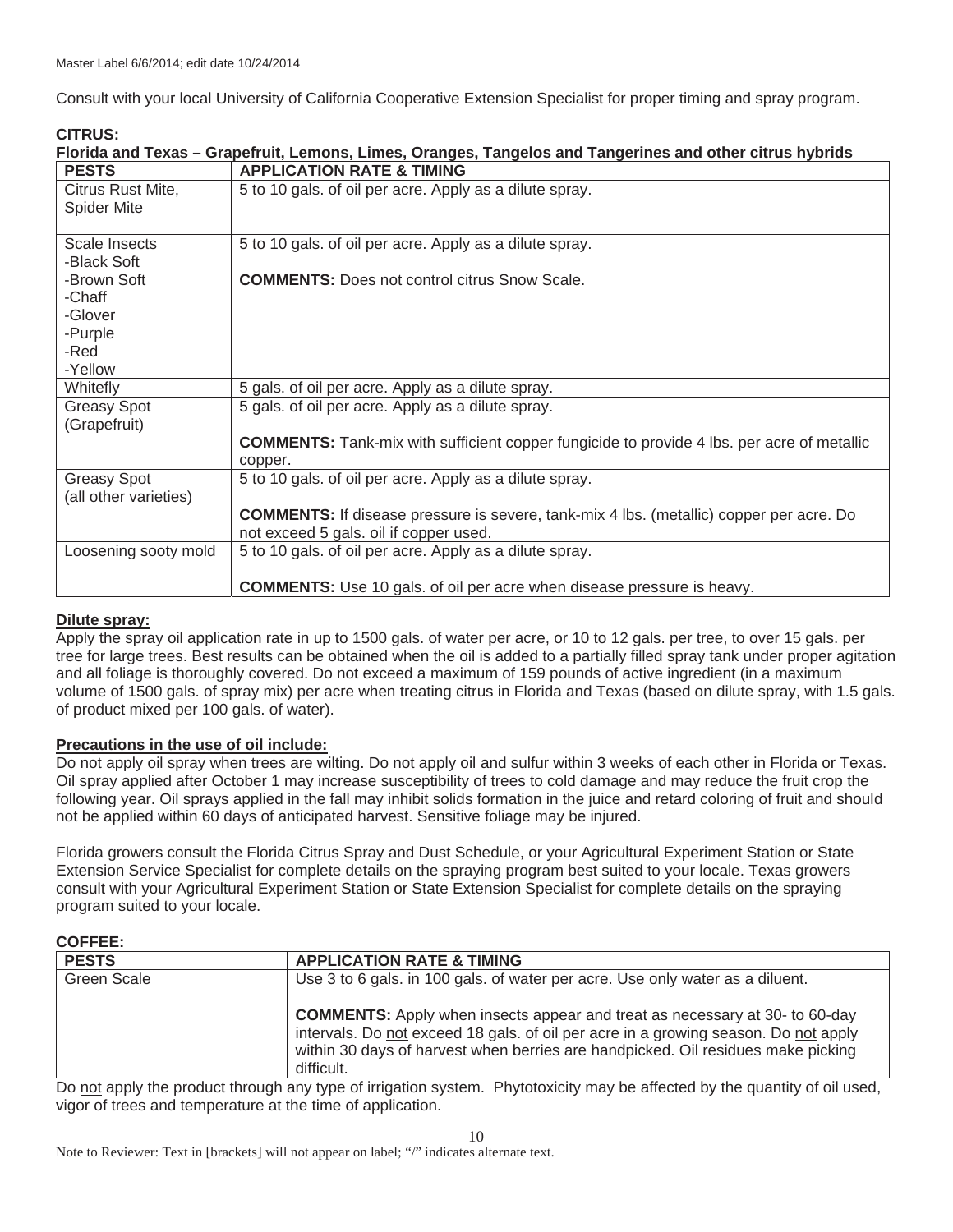| ۰.<br>۰.<br>×<br>w<br>۰.<br>۰. |
|--------------------------------|
|                                |

| .            |                                                                             |
|--------------|-----------------------------------------------------------------------------|
| <b>PESTS</b> | <b>APPLICATION RATE &amp; TIMING</b>                                        |
| Fig Scale    | 1-3 gals. of oil per 100 gals. of water at 100-300 gals. of water per acre. |
|              | <b>COMMENTS: Dormant or Delayed Dormant</b>                                 |
| <b>Mites</b> | 1-2 gals. of oil per 100 gals. of water at 100-500 gals. of water per acre. |
| Mealybug     |                                                                             |
| Scale        | <b>COMMENTS: Foliar Spray</b>                                               |

## **GRAPES:**

| <b>PESTS</b>                                        | <b>APPLICATION RATE &amp; TIMING</b>                                                                                                                                                                                                                 |
|-----------------------------------------------------|------------------------------------------------------------------------------------------------------------------------------------------------------------------------------------------------------------------------------------------------------|
| Mealybug                                            |                                                                                                                                                                                                                                                      |
| <b>Mites</b>                                        | <b>DORMANT</b>                                                                                                                                                                                                                                       |
| Leafhopper*<br>Whiteflies*<br><b>Powdery Mildew</b> | Use 1 to 3 gals. of oil per acre. Apply in sufficient water volume to ensure good<br>coverage.                                                                                                                                                       |
|                                                     | <b>FOLIAR</b>                                                                                                                                                                                                                                        |
|                                                     | Use 0.5 - 2 gals. per acre depending on pest pressure.<br>Apply in sufficient water volume to ensure good coverage.                                                                                                                                  |
|                                                     | Using ground equipment, spray for optimum coverage of leaf surfaces. Repeat<br>sprays every 10-14 days.                                                                                                                                              |
|                                                     | <b>COMMENTS:</b> Oil will remove the bloom on grapes.<br>Table grapes should not be sprayed within 60 days of harvest.<br>On grapes, do not tank-mix oil and copper more than once/season. Do not use<br>copper and oil together with fruit present. |
|                                                     | For Powdery Mildew: Make first application pre-bloom and continue every ten<br>days to three weeks depending on level of disease pressure. Use 2 gals. of oil per<br>acre and a 10-day interval when disease conditions are severe.                  |

## **OLIVES:**

| v∟w∟v.                   |                                                                         |
|--------------------------|-------------------------------------------------------------------------|
| <b>PESTS</b>             | <b>APPLICATION RATE &amp; TIMING</b>                                    |
| Olive (Parlatoria) Scale | POSTBLOOM THROUGH AUGUST AND POST-HARVEST                               |
| Oleander Scale           | Use 1 to 1.5 gals. per 100 gals. of water at 400 to 600 gals. per acre. |
| <b>Black Scale</b>       |                                                                         |
| Mites                    | <b>COMMENTS:</b> Prebloom to Postbloom Buckshot                         |

## **PECANS:**

| <b>PESTS</b>                                   | <b>APPLICATION RATE &amp; TIMING</b>                                                                                                                                                                                                                                    |
|------------------------------------------------|-------------------------------------------------------------------------------------------------------------------------------------------------------------------------------------------------------------------------------------------------------------------------|
| <b>Scales</b><br>Aphids (eggs)<br>Mites (eggs) | Use 2 to 3 gals. in 100 gals. of water at 200-500 gals of water per acre. Use 2 gals.<br>of oil per 100 gals. of water rate when trees are in a weakened condition.<br><b>Concentrate Spray:</b> Use 6 to 8 gals. per acre in a minimum of 20 to 125 gals. of<br>water. |
|                                                | <b>COMMENTS:</b> Apply from late February until buds first break.                                                                                                                                                                                                       |

## **STRAWBERRIES:**

| <b>PESTS</b>          | <b>APPLICATION RATE &amp; TIMING</b>                                                |
|-----------------------|-------------------------------------------------------------------------------------|
| Leafminers*           | 0.75 gals, of oil per 100 gals, of water at 100 gals of water per acre.             |
| <b>Mites</b>          |                                                                                     |
| <b>Powdery Mildew</b> | <b>COMMENTS:</b> Spray at no less than 400 psi using ceramic spray nozzles (ALBUZ®) |
|                       | ATR, lilac color or their equivalent).                                              |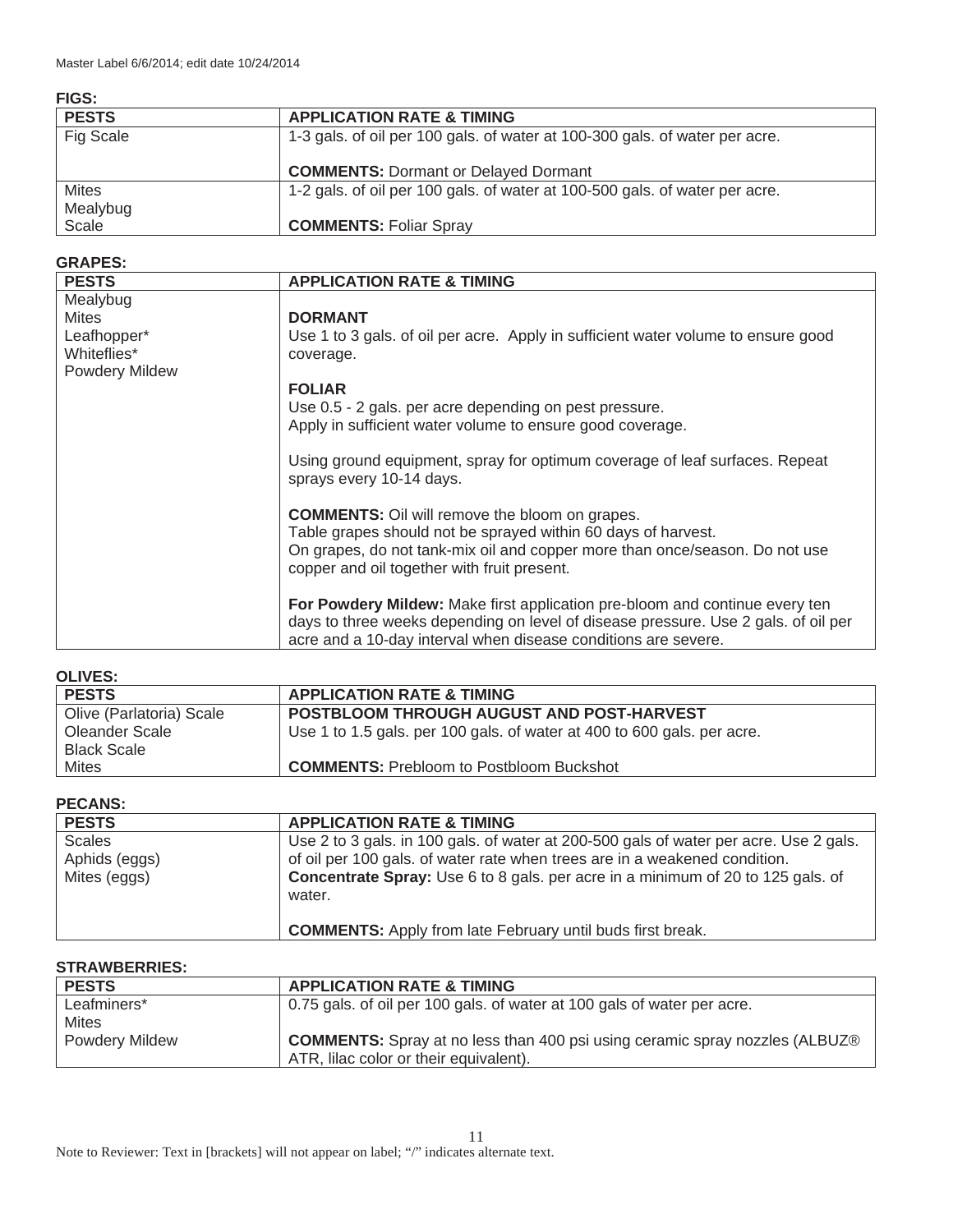## **TROPICAL FRUIT: Kiwi, Mango, Papaya and Pineapple.**

| <b>PESTS</b>               | <b>APPLICATION RATE &amp; TIMING</b>                                                     |
|----------------------------|------------------------------------------------------------------------------------------|
| <b>KIWI</b>                | Use 4 to 6 gals. of oil in a minimum of 100 gals. of water per acre. Use 6 gals. of oil  |
| Latania Scale              | per acre when scale populations are high.                                                |
| <b>Greedy Scale</b>        |                                                                                          |
| Oleander Scale             | <b>COMMENTS:</b> Do not apply after budbreak. Do not use on weak or stressed vines, or   |
| San Jose Scale             | where soil moisture is inadequate.                                                       |
| <b>MANGO</b>               | Use 1 to 1.5 gals. of oil in 100 gals. of water per acre.                                |
| <b>Mites</b>               |                                                                                          |
| <b>Powdery Mildew</b>      | <b>COMMENTS:</b> Apply every 2 to 3 weeks as necessary depending on level of pest        |
|                            | pressure.                                                                                |
| <b>PAPAYA</b>              | Use 0.75 to 1.5 gals. in 100 gals. of water per acre.                                    |
| <b>Mites</b>               |                                                                                          |
| Powdery Mildew             | <b>COMMENTS:</b> For Powdery Mildew/Mites: Spray every 10 to 14 days depending on        |
| Papaya Ringspot Virus      | the level of pest pressure. For Virus: Initiate spray when seeds are germinated.         |
|                            | Spray weekly using 400 psi spray pressure and ceramic hollow cone nozzles.               |
| <b>PINEAPPLE</b>           | <b>SPRAY</b> : Use 1 to 2 gals. of oil in 100 gals. of water per acre.                   |
| Mealybugs                  | <b>DIP:</b> Use 1 to 2 gals. of oil in 100 gals. of water, dip for 30 seconds.           |
| <b>Bud Moth</b>            |                                                                                          |
| <b>Chinese Rose Beetle</b> | <b>COMMENTS for Dip Applications: Allow fruit to dry for 1 hour before being stored.</b> |

## **WALNUTS:**

| ,,,,,,,,,,,             |                                                                                             |
|-------------------------|---------------------------------------------------------------------------------------------|
| <b>PEST</b>             | <b>APPLICATION RATE &amp; TIMING</b>                                                        |
| <b>Black Scale</b>      | <b>DELAYED DORMANT:</b> Use 4 to 6 gals. per acre in 200 to 500 gals. of water per acre.    |
| Calico Scale            |                                                                                             |
| European Fruit Lecanium | <b>COMMENTS:</b> Use only on trees that have not suffered from lack of moisture at any time |
| Scale                   | during the growing season. Do not apply to orchards where soil moisture is low.             |
| <b>Frosted Scale</b>    | Trees must be fully dormant.                                                                |
| Olive Scale             | Do not apply after husk split.                                                              |
| San Jose Scale          |                                                                                             |
| European Red Mite Eggs  |                                                                                             |
| Walnut Aphid Eggs       |                                                                                             |
| <b>Spider Mites</b>     | <b>SUMMER FOLIAR (when leaves fully expanded):</b> Use 4 to 6 gals. per acre in 200 to      |
| <b>Soft Scales</b>      | 500 gals. water per acre.                                                                   |

#### **VEGETABLE CROPS OUTDOOR AND GREENHOUSE**

**ASPARAGUS, BEANS, BEETS, CABBAGE, CAULIFLOWER and other Cole crops, CELERY, CUCURBITS, EGGPLANT, LETTUCE, MELON, PEPPER, POTATO, PUMPKIN, RADISH, SQUASH, SWEET POTATO, TOMATO, HERBS AND SPICES (Curly Leaf Basil, Lemon Balm, Mexican Oregano, Mint), ORIENTAL VEGETABLES (Acerola, Atemoy, Balsam pear (Bitter melon), Carambola, Chinese broccoli (Gai Lon), Chinese cabbage (Gai Choy), Chinese spinach, Chinese waxgourd, Cilantro, Citron melon, Dasheen, Ginger, Ginseng, Japanese artichoke, Japanese radish (Daikon), Rambutan):** 

| <b>PESTS</b>          | <b>APPLICATION RATE &amp; TIMING</b>                                                      |
|-----------------------|-------------------------------------------------------------------------------------------|
| Aphids                |                                                                                           |
| <b>Mites</b>          | 0.25-1 gal. of oil in 100 gals. of water per acre.                                        |
| <b>Beetle Larvae</b>  |                                                                                           |
| Leafminers            | <b>COMMENTS:</b> For virus control on cucurbits use 0.75 gals. per 100 gals. of water.    |
| <b>Thrips</b>         | Spray once or twice weekly depending on the rapid growth of the crop and/or vector        |
| Leafhopper            | pressure.                                                                                 |
| Whitefly              | When using to control insect-transmitted disease, use higher-pressure 400 psi and ceramic |
| <b>Powdery Mildew</b> | hollow cone nozzles.                                                                      |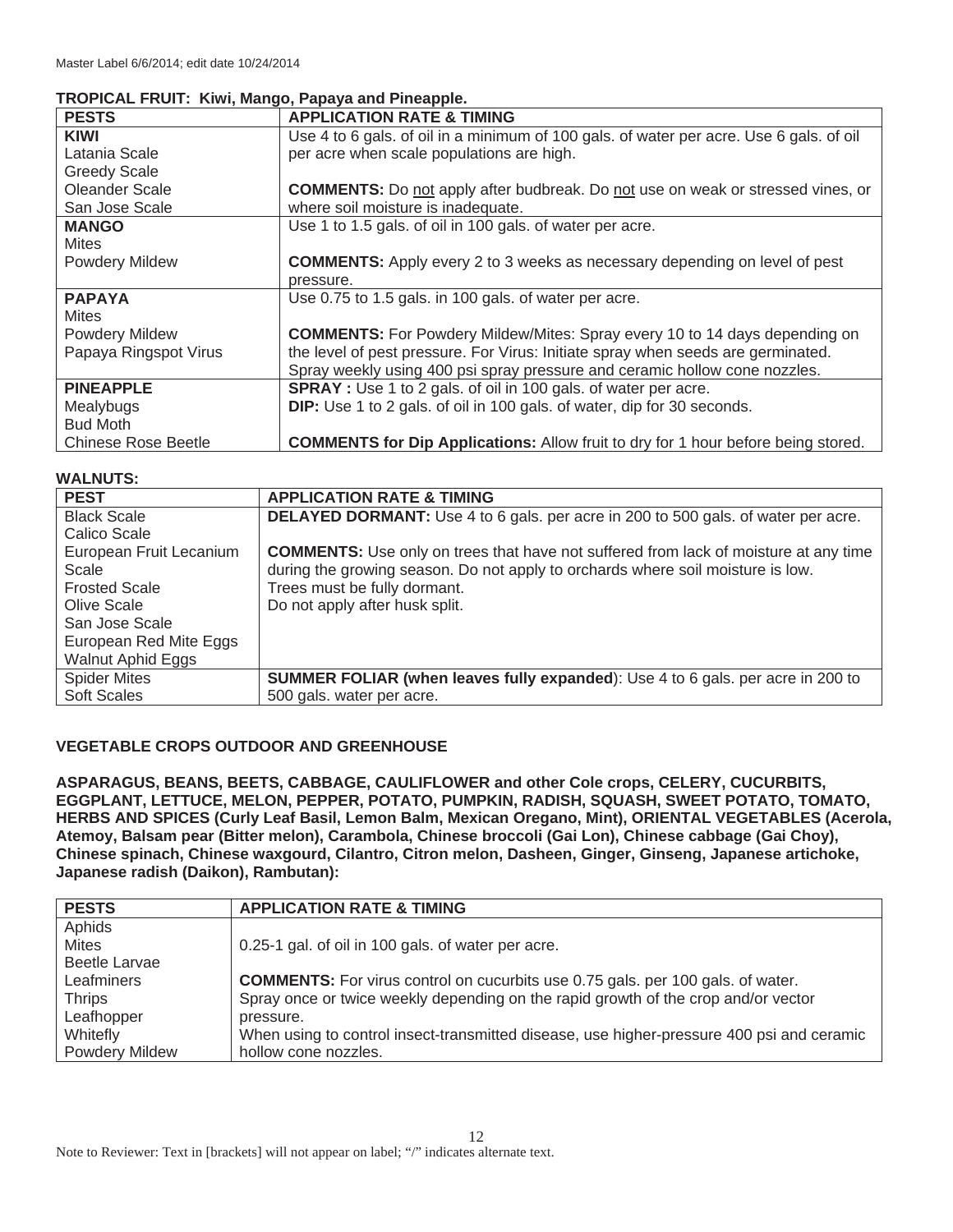#### **ORNAMENTALS**

#### **FOLIAGE ORNAMENTALS & BEDDING PLANTS:**

| <b>PESTS</b> | <b>DILUTION RATE &amp; TIMING</b>                                                |
|--------------|----------------------------------------------------------------------------------|
| Aphids       | 1-2.5 oz. per gal. of water                                                      |
| Adelgids     |                                                                                  |
|              | <b>COMMENTS: Summer (Foliar or Cover):</b> Do not spray plants during flowering. |

#### **SHADE TREES\*\* AND SHRUBS INCLUDING CONIFERS, DECIDUOUS BROADLEAF EVERGREENS & WOODY ORNAMENTALS, ORNAMENTAL TREES\*\*, SHRUBS ALONG CITY STREETS, OTHER RIGHTS-OF-WAY INCLUDING CONIFERS, DECIDUOUS AND BROADLEAF EVERGREENS:**

| <b>PESTS</b>           | <b>DILUTION RATE &amp; TIMING</b>                                                                                                                                               |
|------------------------|---------------------------------------------------------------------------------------------------------------------------------------------------------------------------------|
| Aphids                 | <b>Winter Dormant Period:</b>                                                                                                                                                   |
| Adelgids               |                                                                                                                                                                                 |
| <b>Eriophyid Mites</b> | 2.5-4 oz. per gal. of water                                                                                                                                                     |
| <b>Gall Mites</b>      |                                                                                                                                                                                 |
| Honey Locust Plant Bug |                                                                                                                                                                                 |
| Lace Bug               | <b>Summer (Foliar or Cover):</b>                                                                                                                                                |
| Leaf Beetle Larvae     |                                                                                                                                                                                 |
| Leafminers             | 1-2.5 oz. per gal. of water                                                                                                                                                     |
| Leafrollers            |                                                                                                                                                                                 |
| Mealybugs              | <b>COMMENTS:</b> Do not spray more than 1 time per week. Do not spray when there is                                                                                             |
| Psyllids (immature)    | obvious moisture deficit in leaves, or the plant is under stress. For fall dormant                                                                                              |
| <b>Red Mites</b>       | applications, reduce rate to 2 gals. oil per 100 gals. water and limit use only to American                                                                                     |
| Sawfly (larvae)        | Red Oak, Japanese Black Pine, Dogwood, Weeping Cherry, Cornelian Cherry,                                                                                                        |
| Scales (immature)      | Crabapple, Norway Maple, Purple Plum.                                                                                                                                           |
| <b>Spider Mites</b>    |                                                                                                                                                                                 |
| Webworms               | NOTE: May cause discoloration of Blue Spruce. Do not use on conifers or ferns not                                                                                               |
| <b>Whiteflies</b>      | tolerant to oil sprays. Use enough spray solution to completely penetrate the leaf canopy<br>and cover both top and bottom of all of the leaves and stems until wet but without |
|                        | significant runoff.                                                                                                                                                             |
|                        |                                                                                                                                                                                 |

#### **FLOWERING AND FOLIAGE PLANTS INCLUDING ROSES AND OTHER FLOWERING SHRUBS: DURING WINTER AND DORMANT PERIODS**

| <b>PESTS</b>           | <b>DILUTION RATE &amp; TIMING</b> |
|------------------------|-----------------------------------|
| Aphids                 | <b>Winter Dormant Period:</b>     |
| Adelgids               |                                   |
| <b>Eriophyid Mites</b> | 2-5.4 oz. per gal. of water       |
| <b>Gall Mites</b>      |                                   |
| Honey Locust Plant Bug |                                   |
| Lace Bug               |                                   |
| Leaf Beetle Larvae     |                                   |
| Leafminers             |                                   |
| Leafrollers            |                                   |
| Mealybugs              |                                   |
| Psyllids (immature)    |                                   |
| <b>Red Mites</b>       |                                   |
| Sawfly (larvae)        |                                   |
| Scales (immature)      |                                   |
| <b>Spider Mites</b>    |                                   |
| Webworms               |                                   |
| Whiteflies             |                                   |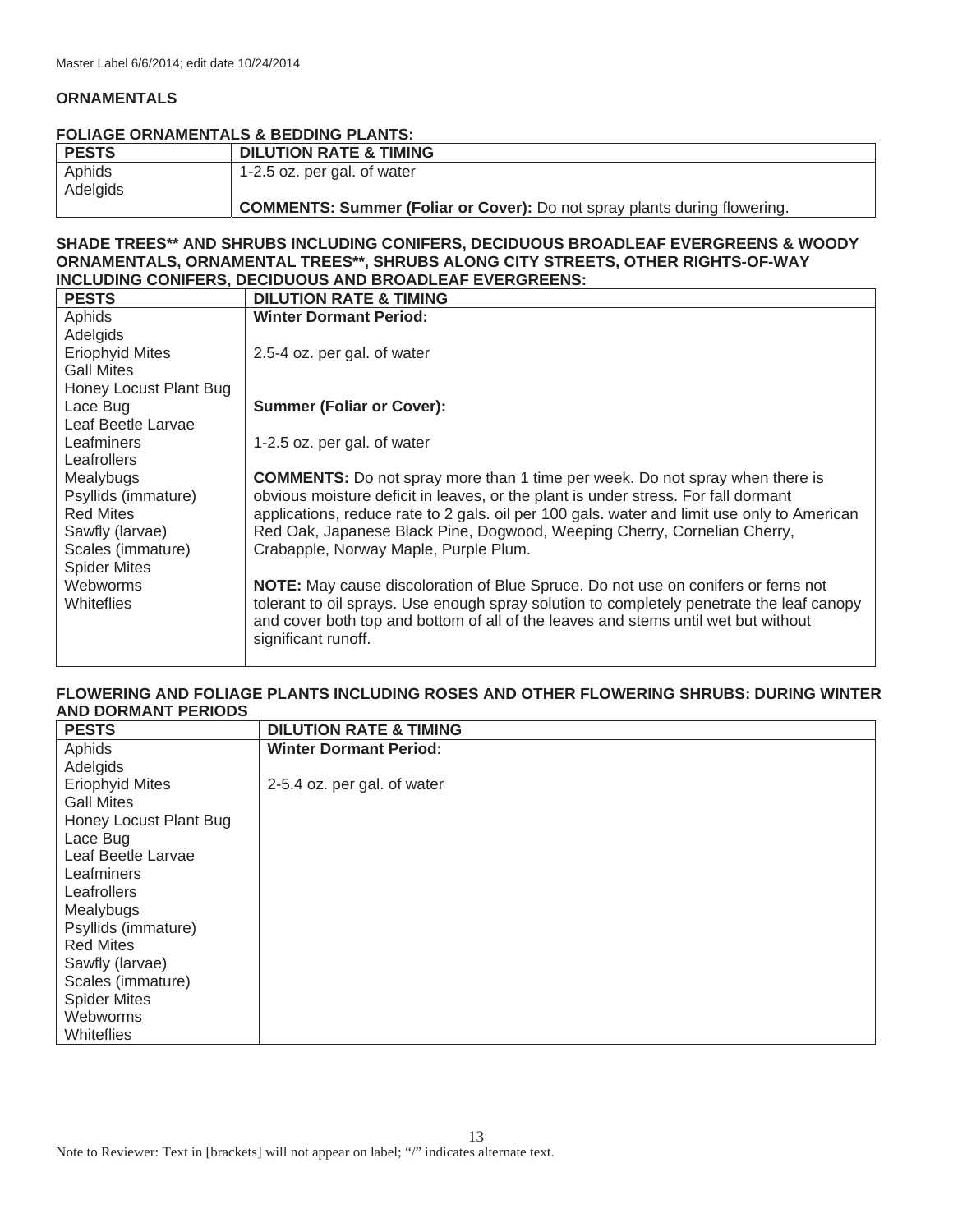**CHRISTMAS TREES\*\*:** 

| <b>CHRISTMAS TREES**:</b>         |                                   |
|-----------------------------------|-----------------------------------|
| <b>PESTS</b>                      | <b>DILUTION RATE &amp; TIMING</b> |
| Scale (soft & hard)<br>(immature) | 2-3 oz. per gal. of water         |
| <b>Spider Mites</b>               | <b>COMMENTS: Winter</b>           |
| Adelgids                          | 0.75-2 oz. per gal. of water      |
| Aphids                            |                                   |
|                                   | <b>COMMENTS: Summer</b>           |

Use a lower concentration for more sensitive plants.

\*\* This product removes the glaucous (blue) bloom from such evergreens as Colorado Blue Spruce and Koster Spruce. Always use lower dosage or test spray oil sensitive plants such as Cryptomeria, Smoke Tree, Chamaecypris, Juniper, Japanese Holly and Spruce. Tendency toward sensitivity: Red Cedar and Douglas Fir.

## **GREENHOUSES, CONTAINERS, AND INTERIORSCAPES**

**Frequency of Application:** For the pests listed, use once a week initially, then as the pest is controlled, decrease the frequency to every 2-3 weeks as needed.

Application safety during bloom period should be determined for each individual species of plant to be treated by conducting a small test.

Protect painted surfaces, carpet and furnishings from overspray. May cause discoloration.

#### **AGERATUM, CROWN OF THORNS, DIEFFENBACHIA, FERNS, FICUS, LISIANTHUS, ORCHID, PALMS, PETUNIA, POINSETTIA, SCHEFFLERA, SUNFLOWER:**

| <b>PESTS</b>          | <b>DILUTION RATE</b>                                                                           |
|-----------------------|------------------------------------------------------------------------------------------------|
| Aphids                | 0.5-1 gals, of oil per 100 gals, of water                                                      |
| <b>Fungus Gnats</b>   |                                                                                                |
| Leafminers            | <b>COMMENTS:</b> Due to varietal differences in response to a treatment of this product at the |
| Mealybugs             | specified rate, we recommend conducting a small test on 1 or 2 plants of the specific variety  |
| Scales (soft & hard)  | to be treated.                                                                                 |
| <b>Spider Mites</b>   |                                                                                                |
| <b>Thrips</b>         |                                                                                                |
| Whitefly              |                                                                                                |
| <b>Powdery Mildew</b> |                                                                                                |

#### **LEAF POLISH FOR HARDY PLANTS:**

| <b>DECTO</b> | <b>UTION RATE</b><br>DI.     |
|--------------|------------------------------|
|              | oz. of oil per gal. of water |

## **AGLAONEMA, ASTER, AZALEAS, BEGONIAS, BROWALLIA, CAMELLIAS, CARNATION, CELOSIA, CHRYSANTHEMUM, COLEUS, COSMOS, DUSTY MILLER, EASTER LILIES, GARDENIAS, GERBERA, HELLICHRYSUM, HIBISCUS FOLIAGE, HYDRANGEA, JADE PLANT, MARIGOLD, NEW GUINEA IMPATIENS, NICOTONIA, PHILODENDRON, PORTULACA, REIGER BEGONIAS, SNAPDRAGON, ZINNIAS:**

| <b>PESTS</b>          | <b>DILUTION RATE</b>                                                                           |
|-----------------------|------------------------------------------------------------------------------------------------|
| Aphids                | 1-2 gals. of oil per 100 gals. of water                                                        |
| <b>Fungus Gnats</b>   |                                                                                                |
| Leafminers            | <b>COMMENTS:</b> Due to varietal differences in response to a treatment of this product at the |
| Mealybugs             | specified rate, we recommend conducting a small test on 1 or 2 plants of the specific variety  |
| Scales (soft & hard)  | to be treated.                                                                                 |
| <b>Spider Mites</b>   |                                                                                                |
| <b>Thrips</b>         |                                                                                                |
| Whitefly              |                                                                                                |
| <b>Powdery Mildew</b> |                                                                                                |

Some plants are more sensitive to oil treatments if any of the following conditions are present when application is made: High humidity (74%), an overcast or cloudy day, inadequate air flow, a small greenhouse where the sunlight is magnified causing a fast build-up of temperature and light intensity.

Note to Reviewer: Text in [brackets] will not appear on label; "/" indicates alternate text.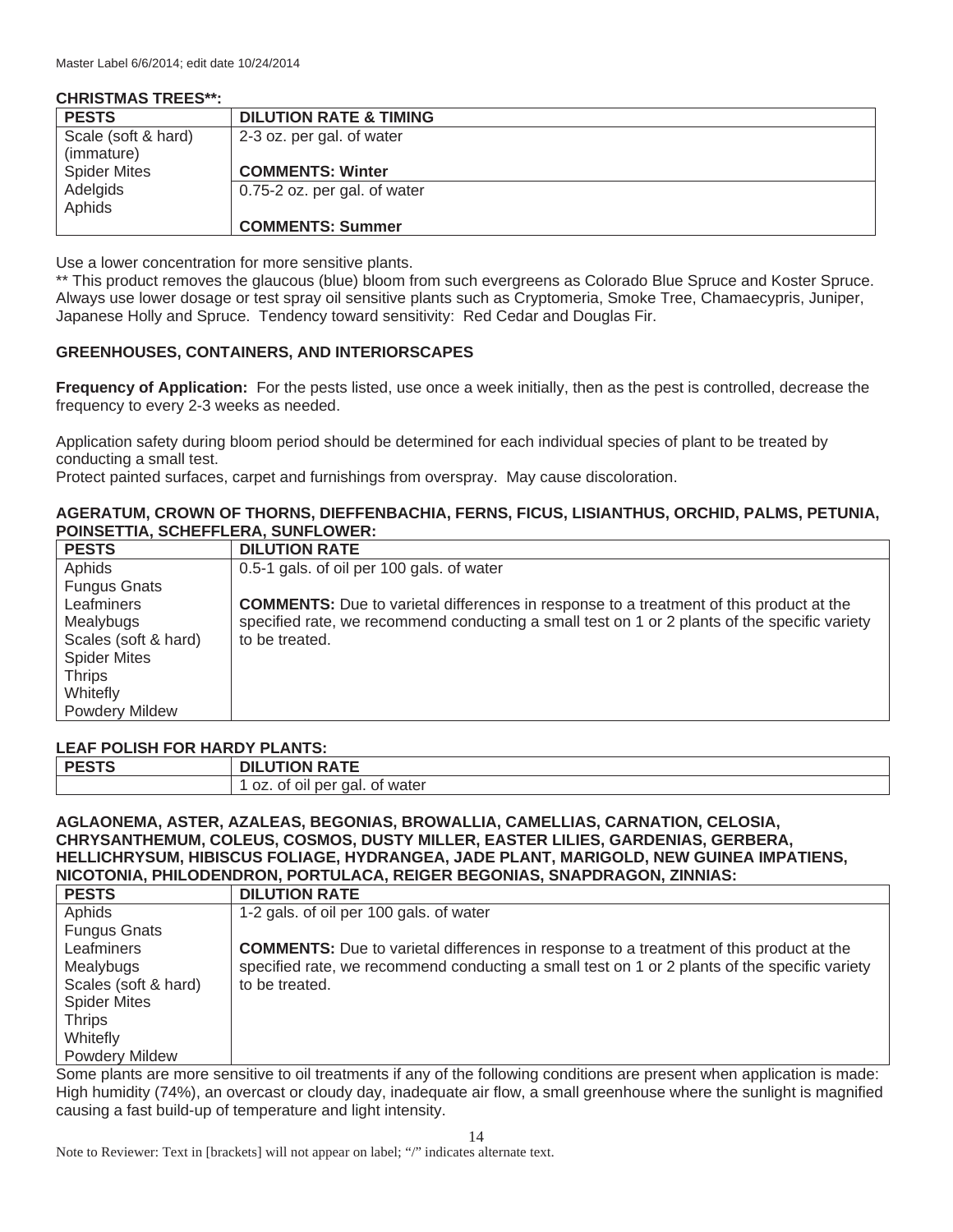#### **CORN (Sweet & Field), SUGAR BEETS:**

| <b>PESTS</b> | <b>APPLICATION RATE &amp; TIMING</b>                        |
|--------------|-------------------------------------------------------------|
| Aphids       | Corn: 1-2 gals. of oil in 100 gals. of water per acre.      |
| <b>Mites</b> | Sugar Beets: 2 gals. of oil in 100 gals. of water per acre. |
| Leafminers   |                                                             |
| Corn Earworm |                                                             |
| Rootworm     |                                                             |
| Armyworm     |                                                             |
| Whitefly     |                                                             |

## **HOPS\*:**

| <b>PESTS</b>          | <b>APPLICATION RATE &amp; TIMING</b>                                                       |
|-----------------------|--------------------------------------------------------------------------------------------|
| <b>Mites</b>          | 1-2 gals. of oil in 100 gals. of water per acre.                                           |
| <b>Powdery Mildew</b> |                                                                                            |
|                       | <b>COMMENTS:</b>                                                                           |
|                       | For powdery mildew: Initiate sprays at early leaf stage. Continue sprays every 10-14 days. |
|                       | Mite control will be effective under the same spray interval as powdery mildew sprays.     |
|                       | Discontinue sprays at burr development.                                                    |

#### **TOBACCO:**

| <b>PESTS</b>  | <b>APPLICATION RATE &amp; TIMING</b>               |
|---------------|----------------------------------------------------|
| Aphids        | 0.75-1 gal. of oil in 100 gals. of water per acre. |
| <b>Mites</b>  |                                                    |
| Beetle Larvae |                                                    |
| Leafminers    |                                                    |
| <b>Thrips</b> |                                                    |
| Leafhopper    |                                                    |
| Whitefly      |                                                    |

**\*Asterisk denotes crop, pest not approved in California.** 

**This product has not been tested on all species or varieties. Before treating a large area, treat a small area and observe prior to full scale application.**

## **CONDITIONS OF SALE AND LIMITATIONS OF WARRANTY AND LIABILITY**

IT IS IMPOSSIBLE TO ELIMINATE ALL RISKS INHERENTLY ASSOCIATED WITH THE USE OF THIS PRODUCT. CROP INJURY, INEFFECTIVENESS, OR OTHER UNINTENDED CONSEQUENCES MAY RESULT BECAUSE OF SUCH FACTORS AS WEATHER CONDITIONS, PRESENCE OF OTHER MATERIALS, OR THE MANNER OF USE OR APPLICATION, ALL OF WHICH ARE BEYOND THE CONTROL OF PETRO-CANADA, THE MANUFACTURER OR SELLER. TO THE EXTENT CONSISTENT WITH APPLICABLE LAWS, ALL SUCH RISKS SHALL BE ASSUMED BY THE BUYER. TO THE EXTENT CONSISTENT WITH APPLICABLE LAW NEITHER PETRO-CANADA, THE MANUFACTURER OR SELLER SHALL BE LIABLE FOR CONSEQUENTIAL, SPECIAL OR INDIRECT DAMAGES RESULTING FROM THE USE OR HANDLING OF THIS PRODUCT. EXCEPT AS WARRANTED BY THIS LABEL, PETRO-CANADA, THE MANUFACTURER OR SELLER MAKES NO WARRANTIES, GUARANTEES, OR REPRESENTATIONS OF ANY KIND, EITHER EXPRESS OR IMPLIED, OR BY USAGE OF TRADE, STATUTORY OR OTHERWISE, WITH REGARD TO THE PRODUCT SOLD, INCLUDING, BUT NOT LIMITED TO, MERCHANTABILITY, FITNESS FOR A PARTICULAR PURPOSE, USE OR ELIGIBILITY OF THE PRODUCT FOR ANY PARTICULAR TRADE USAGE. EXCEPT AS PROVIDED BY APPLICABLE LAW, BUYER'S OR USER'S EXCLUSIVE REMEDY, AND PETRO-CANADA'S, THE MANUFACTURER'S OR SELLER'S TOTAL LIABILITY, SHALL BE FOR DAMAGES NOT EXCEEDING THE COST OF THE PRODUCT.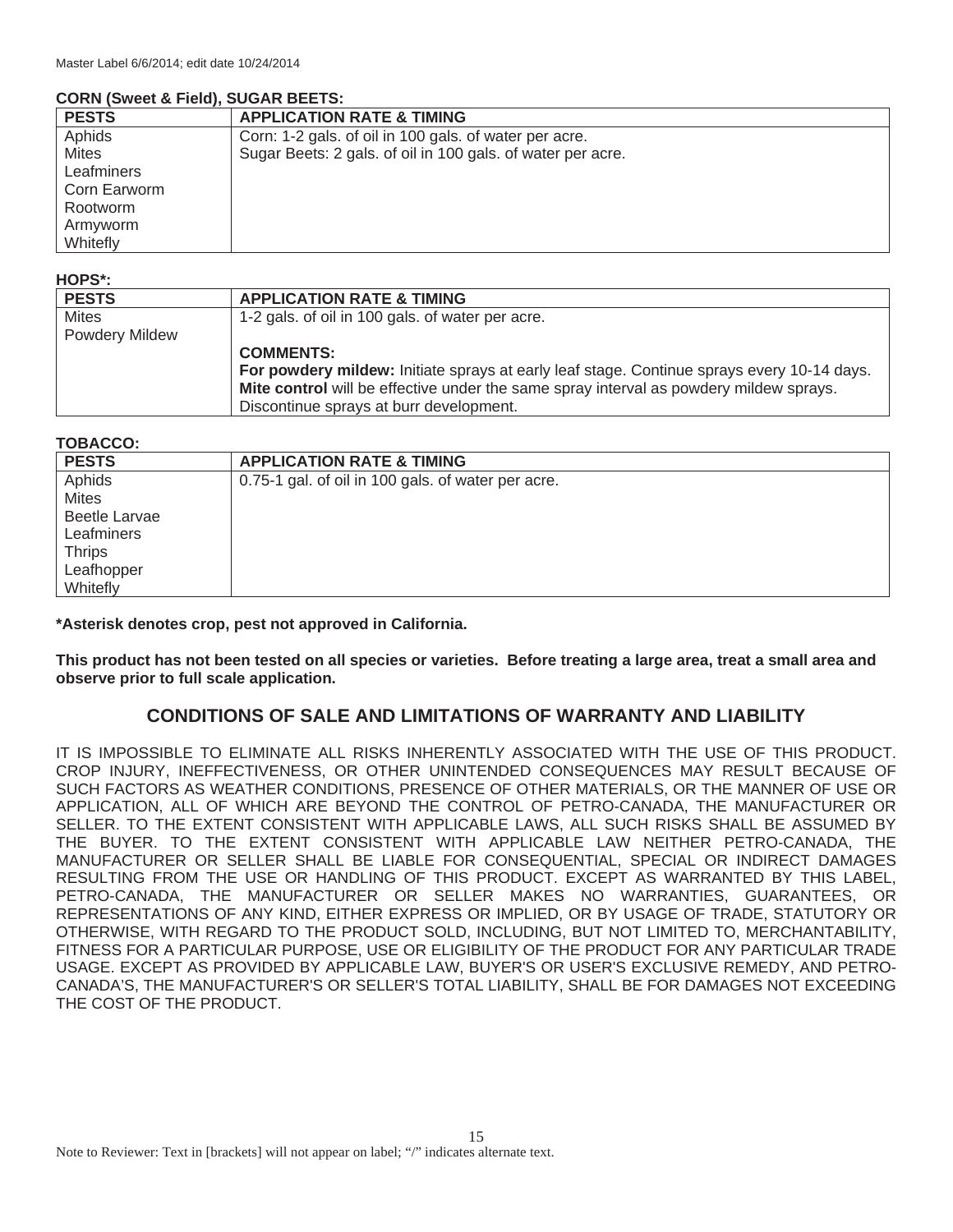#### **[Base Panel]**

# **PureSpray™ SPRAY OIL 10E**

| <b>ACTIVE INGREDIENT:</b><br>Mineral Oil <sup>†</sup> …………………………………………… <sup>……………</sup> 98.00% | <b>By Weight</b> |
|-------------------------------------------------------------------------------------------------|------------------|
|                                                                                                 |                  |
|                                                                                                 |                  |
|                                                                                                 |                  |
|                                                                                                 | (minimum)        |
|                                                                                                 |                  |

† Contains petroleum distillates

## **KEEP OUT OF REACH OF CHILDREN CAUTION**

**See Booklet/Inside for Additional Precautionary Statements and Directions for Use** 

| <b>FIRST AID</b>                                                                                      |                                                                                             |
|-------------------------------------------------------------------------------------------------------|---------------------------------------------------------------------------------------------|
|                                                                                                       |                                                                                             |
| If Swallowed:                                                                                         | . Immediately call a poison control center or doctor.                                       |
|                                                                                                       | . Do not induce vomiting unless told to do so by a poison                                   |
|                                                                                                       | control center or doctor.                                                                   |
|                                                                                                       | . Do not give any liquid to the person.                                                     |
|                                                                                                       | . Do not give anything by mouth to an unconscious person.                                   |
| If on Skin                                                                                            | • Take off contaminated clothing.                                                           |
| or Clothing:                                                                                          | . Rinse skin immediately with plenty of water for 15-20                                     |
|                                                                                                       | minutes.                                                                                    |
|                                                                                                       | • Call a poison control center or doctor for treatment advice.                              |
| If in Eyes:                                                                                           | . Hold eye open and rinse slowly and gently with water for 15-20 minutes.                   |
|                                                                                                       | • Remove contact lenses, if present, after the first 5 minutes                              |
|                                                                                                       | then continue rinsing eye.                                                                  |
|                                                                                                       | . Call a poison control center or doctor for treatment advice.                              |
| If Inhaled:                                                                                           | • Move person to fresh air.                                                                 |
|                                                                                                       | . If person is not breathing, call 911 or an ambulance, then give artificial                |
|                                                                                                       | respiration, preferably by mouth-to-mouth, if possible.                                     |
|                                                                                                       | • Call a poison control center or doctor for further treatment advice.                      |
|                                                                                                       | Have the product container or label with you when calling a poison control center or doctor |
| or going for treatment.                                                                               |                                                                                             |
|                                                                                                       |                                                                                             |
|                                                                                                       | FOR A MEDICAL EMERGENCY INVOLVING THIS PRODUCT CALL:                                        |
|                                                                                                       | PETRO-CANADA LUBRICANTS, INC., A SUNCOR ENERGY BUSINESS                                     |
| 403-296-3000, CANUTEC TRANSPORTATION: 613-996-6666 OR A POISON CONTROL                                |                                                                                             |
| <b>CENTRE.</b>                                                                                        |                                                                                             |
| NOTE TO PHYSICIAN: Petroleum distillate poses aspiration pneumonia hazard.                            |                                                                                             |
| Only minor irritation should be expected from any type of exposure other than pulmonary               |                                                                                             |
| aspiration. Ingestion may result in some gastroenteritis and mild diarrhea. Since systemic            |                                                                                             |
| tanisitu in mat anno astal tha political sicha af popularion faces pitcesopte to induce una diffusion |                                                                                             |

toxicity is not expected, the added risks of aspiration from attempts to induce vomiting or lavage are deemed not warranted.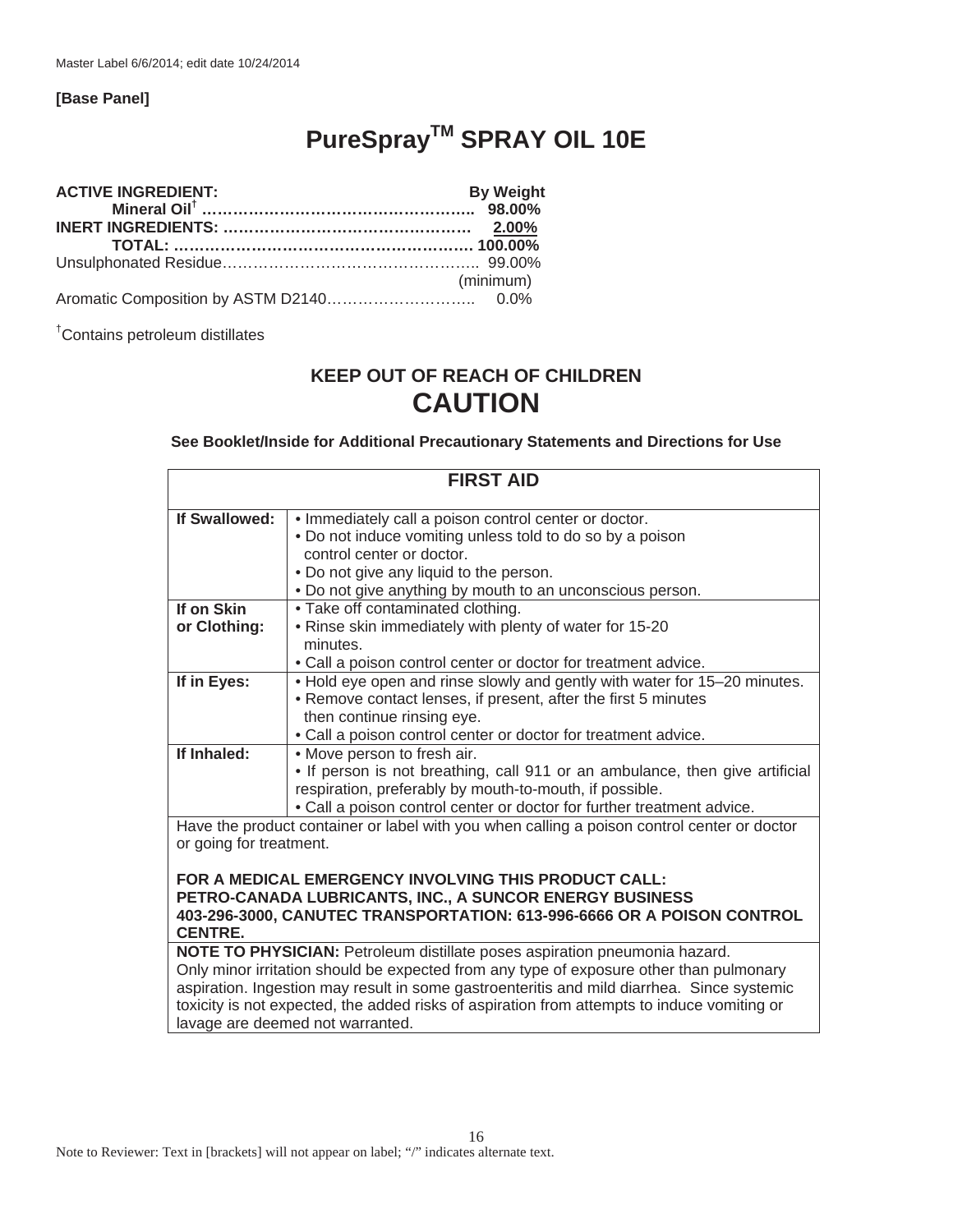## **PRECAUTIONARY STATEMENTS HAZARDS TO HUMANS AND DOMESTIC ANIMALS CAUTION**

Harmful if swallowed. Harmful if absorbed through skin. Avoid contact with eyes, skin, or clothing. Prolonged or frequently repeated skin contact may cause allergic reactions in some individuals.

## **STORAGE AND DISPOSAL**

#### **Do not contaminate water, food, or feed by storage or disposal.**

**PESTICIDE STORAGE:** Keep out of reach of children and animals. Store in original containers only. Store in a cool, dry place and avoid excess heat. Carefully open

containers. After partial use, replace lids and close tightly. Do not put concentrate or dilute material into food or drink containers. Do not contaminate other pesticides,

fertilizers, water, food, or feed by storage or disposal.

In case of spill, avoid contact, isolate area and keep out animals and unprotected persons. Confine spills. To confine spill: If liquid, dike surrounding area or absorb with sand, cat litter or commercial clay. If dry material, cover to prevent dispersal. Place damaged package in a holding container. Identify contents.

**PESTICIDE DISPOSAL:** Wastes resulting from the use of this product may be disposed of on site or at an approved waste disposal facility.

#### **CONTAINER DISPOSAL:**

#### **Rigid, nonrefillable containers equal to or less than 5 gallons:**

Nonrefillable container. Do not reuse or refill this container. Offer for recycling, if available. Triple rinse (or equivalent) promptly after emptying. Triple rinse as follows: Empty the remaining contents into application equipment or a mix tank and drain for 10 seconds after the flow begins to drip. Fill the container 1/4 full with water and recap. Shake for 10 seconds. Pour rinsate into application equipment or a mix tank or store rinsate for later use or disposal. Drain for 10 seconds after the flow begins to drip. Repeat this procedure two more times. If recycling is unavailable, puncture and dispose of container in sanitary landfill, or by incineration, or if allowed by state and local authorities, by burning. If burned, stay out of smoke.

#### **Rigid, nonrefillable containers greater than 5 gallons:**

Nonrefillable container. Do not reuse or refill this container. Offer for recycling, if available. Triple rinse (or equivalent) promptly after emptying. Triple rinse as follows: Empty the remaining contents into application equipment or a mix tank. Fill the container  $\frac{1}{4}$  full with water. Replace and tighten closures. Tip container on its side and roll it back and forth, ensuring at least one complete revolution, for 30 seconds. Stand the container on its end and tip it back and forth several times. Turn the container over onto its other end and tip it back and forth several times. Empty the rinsate into application equipment or a mix tank or store rinsate for later use or disposal. Repeat this procedure two more times. **For Plastic containers greater than 5 gallons:** If recycling is unavailable, puncture and dispose of container in sanitary landfill, or by incineration, or if allowed by state and local authorities, by burning. If burned, stay out of smoke. **For Metal containers greater than 5 gallons:** If recycling is unavailable, puncture and dispose of container in a sanitary landfill, or by other procedures approved by state and local authorities.

## **Refillable Container 110 gallons or greater:**

Refillable container. Refill this container with pesticides only. Do not reuse this container for any other purpose. Cleaning the container before final disposal is the responsibility of the person disposing of the container. Cleaning the container before refilling is the responsibility of the refiller. To clean the container before final disposal, empty the remaining contents form this container into the mix tank. Triple rinse the interior of the container with water by using a suitable hose and nozzle attachment or pressure rinser. Collect and store the rinsate for proper disposal. Then, offer the container for recycling or reconditioning, If recycling is unavailable, puncture and dispose of container in a sanitary landfill, or by other procedures approved by state and local authorities.